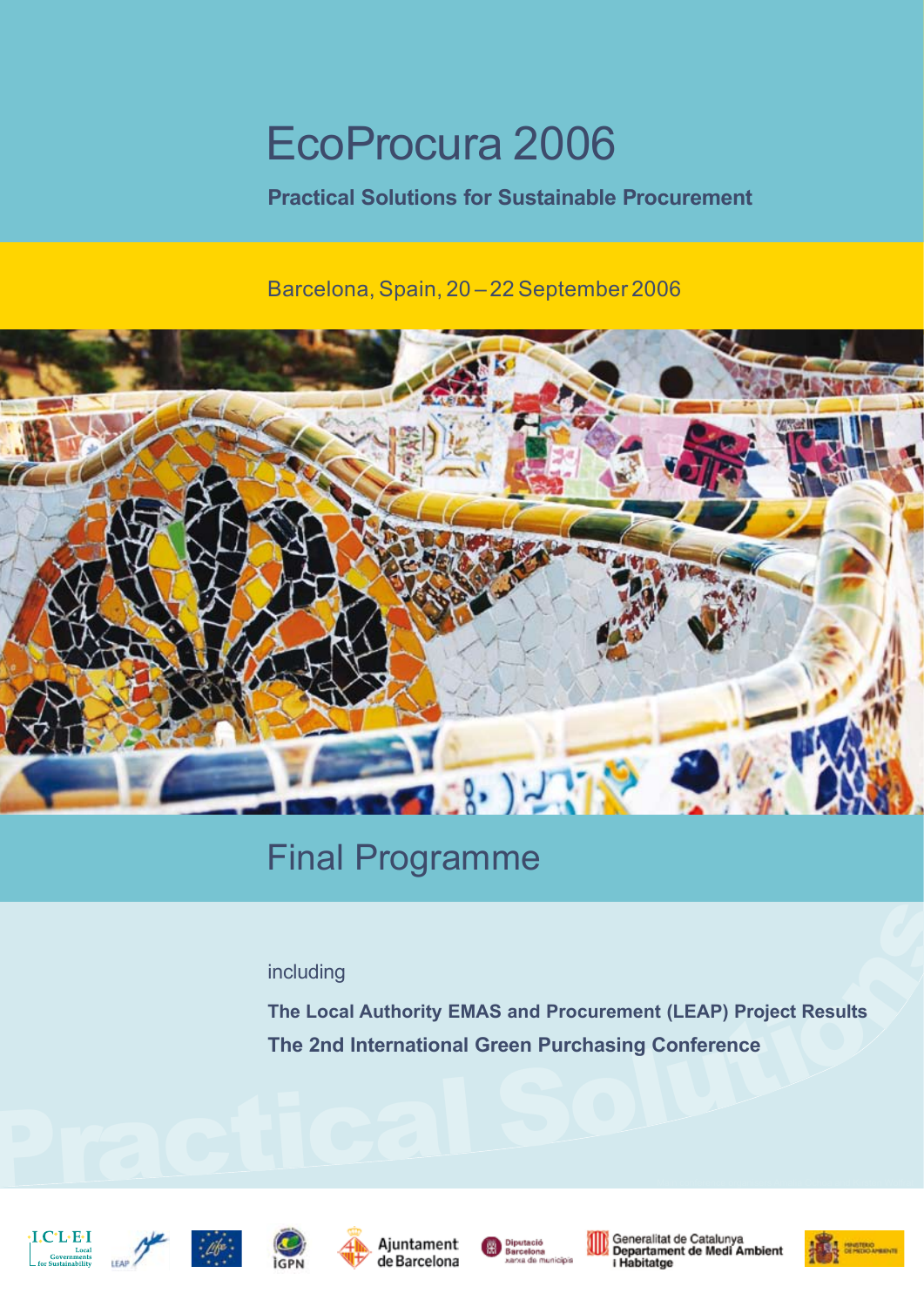## **Welcome by the partners**

## **Konrad Otto-Zimmermann,**

Secretary General, ICLEI "Green Purchasing means saving the environment with money that would be spent anyway - just by choosing environmentally and socially sound products and services. Moving to



sustainable procurement is inevitable. Just

think of how you would justify any spending on unsustainable solutions or even harmful products vis-à-vis your electorate, your citizens, future generations and your conscience. The CFC and asbestos disasters worldwide should be lessons enough. Join the movement for sustainable procurement!"



**Tot Brill,** Corporate Director for the Regeneration and Culture Department, Leicester City Council on behalf of the LEAP Project Consortium

"Implementing green procurement can be much easier and more effective on the market when a coordinated approach is taken - this is one of the

philosophies of the LEAP project. Equipped with the right tools, local authorities can take a lead by using their purchasing power to send a strong signal to the market and make a significant contribution to sustainability. EcoProcura 2006 is a milestone for sustainable procurement issues and we are very proud to share the results of the LEAP project with you in Barcelona."

#### **Professor Ryoichi Yamamoto,**  Chair, International Green Purchasing Network (IGPN)

"Leveraging spending power and purchasing environmentally-preferable goods and services is an essential step to greening the market, and both businesses and governments have a key



role to play. As green purchasing activities continue to flourish in some regions of the world, it is important to find a global meeting point to disseminate our missions and encourage further actions. EcoProcura 2006 in Barcelona is the perfect opportunity to make this happen by holding our 2nd International Green Purchasing Conference."

## Our Hosts



**Francesc Baltasar,** Minister for Environment and Housing, Government of Catalunya, Spain "Motivating politicians and government employees to take action in the field of green and sustainable procurement takes courage and leadership. Finding avenues

that motivate people, and working with willing players at their own pace, are absolutely critical for success. EcoProcura 2006 in Barcelona will bring together a range of players so that together our voices and actions will have a multiplier effect and serve to advance further activities. I am pleased to welcome you to this exciting forum in Barcelona!"

#### **Concepción Toquero,**

Vice Minister for the Environment, Spain "Including sustainability principles in procurement practices is already a reality in a number of countries. The opportunities, however, for ensuring that our purchasing potential also



meets the goals of environmental protection and social welfare are still many. Governments play a significant role in demonstrating leadership in progressing towards sustainable development. I am pleased that businesses and public authorities will have the opportunity to discuss strategies for sustainable procurement in person at EcoProcura 2006 in Barcelona - a milestone for global sustainability issues!"



#### **Núria Buenaventura,** Delegate President for Environmental Affairs, Barcelona Provincial Council, Spain

"Working in the interest of 311 municipalities relies on a strong commitment to coordinating actions, sharing experiences and knowledge on a cross-cutting issue like sustainable procurement. EcoProcura

2006 is a great opportunity to extend beyond our local boundaries and gain a broader understanding to build on our local knowledge centres by setting up partnerships with other cities and provinces - sharing knowledge means creating power."

**Imma Mayol Beltran,** Deputy Mayor & Member of the Executive Committee of ICLEI, City of Barcelona, Spain "Taking into consideration the three pillars of sustainability for purchasing decisions is certainly challenging but also very rewarding when our ambitious



targets are met. Local governments in southern European cities have made impressive steps with making their purchases more sustainable in recent years - yet, we must not stop here as there is much to learn by exchanging with our European and international partners, and especially with social responsibility in procurement. We are proud to host the sixth EcoProcura event and I look forward to welcoming you in Barcelona!"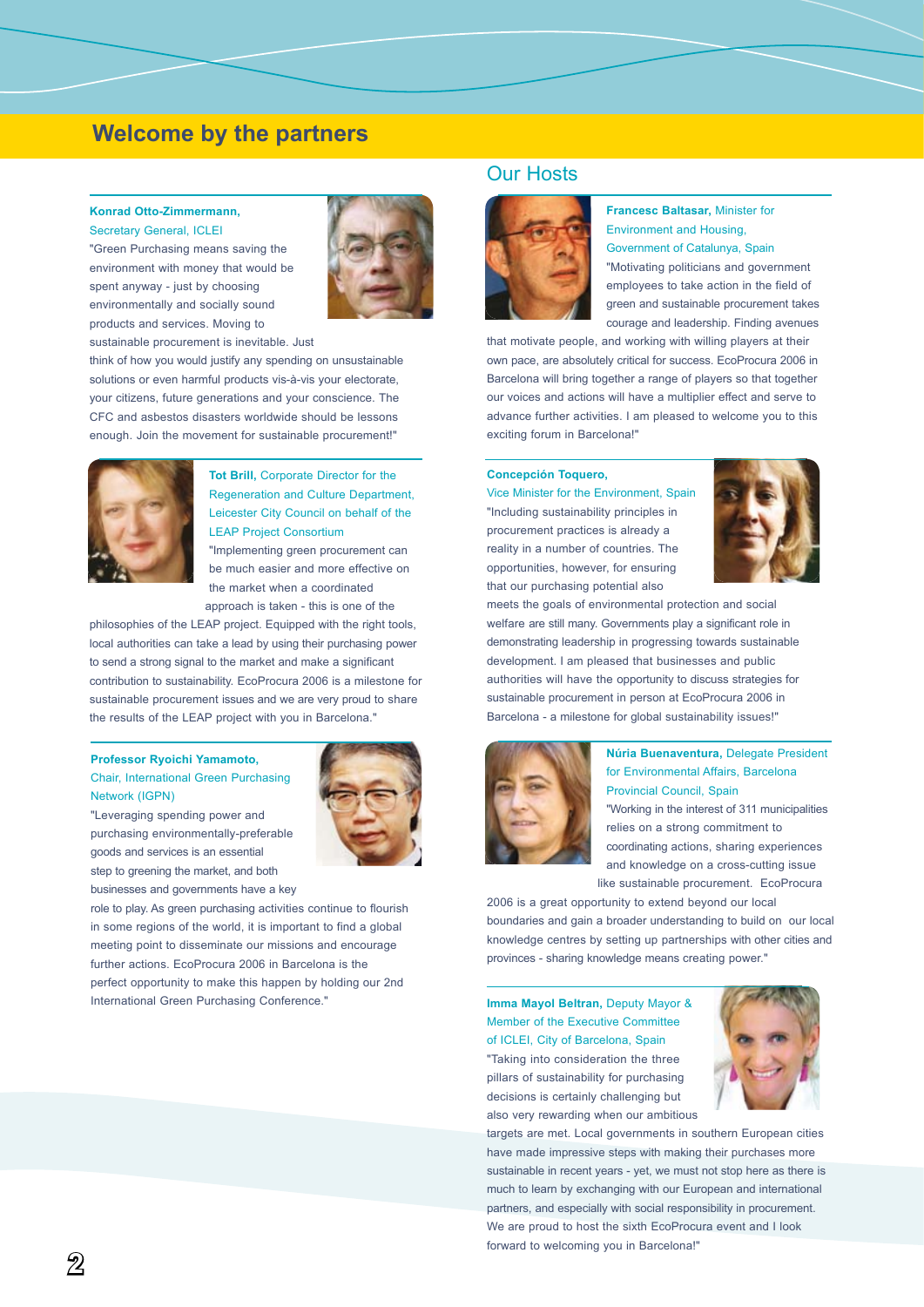## **Framework**



**EcoProcura 2006 incorporates in one programme:**

- **Presentation of the final results of the LEAP project (Local Authority EMAS and Procurement) •**
- **Second International Conference on Green Purchasing, and •**
- **European EcoProcura conference forum •**

The Spanish partners - the Provincial and City Councils of Barcelona, the Government of Catalunya, and the Spanish Ministry for the Environment - the LEAP Project Consortium, the International Green Purchasing Network (IGPN), and ICLEI's European Secretariat have joined forces to present an exciting programme that will serve to deepen and widen the commitment to adopt sustainable procurement practices and pick up the pace of local, regional and national actions.

## **ICLEI's EcoProcura conferences**

.I.C.L.E.I have been at the cutting edge of European sustainable pro-

curement issues since the first conference was organised in 1998. The events are forums for bringing together interested individuals and organisations from all fields and levels to launch a movement aimed at promoting sustainable procurement at a local, national and European level, and to co-ordinate future activities across Europe. EcoProcura 2006 is the 6th conference of this series endeavouring to broaden the outreach of the European movement through partnering with the IGPN to begin developing common strategies for sustainable procurement at a global level. Please visit:

www.iclei-europe.org/procurement

**The LEAP project** (Local Authority EMAS and Procurement)



is a project co-funded by the European Commission and

provides a series of practical tools for assisting public authorities in implementing sustainable procurement and its integration with existing environmental management systems. The project also explores the possibilities offered by collective market power through joint procurement for advancing the market for greener products. The findings of the project and the tools developed, including a model for joint procurement, will be presented at the conference. Please visit: www.leap-gpp-toolkit.org

## **The 2nd International Green Purchasing Conference**



follows on from the first conference held in Sendai, Japan, in October 2004. The

aim of the second event held within EcoProcura 2006, is to convene purchasers and producers from all levels of government and from private companies to discuss joint strategies for fostering sustainable procurement on an international scale. Following the successful conference in Sendai, the International Green Purchasing Network, based in Tokyo, was formed to drive the international agenda to encourage further take-up of the topic. Please visit: www.igpn.org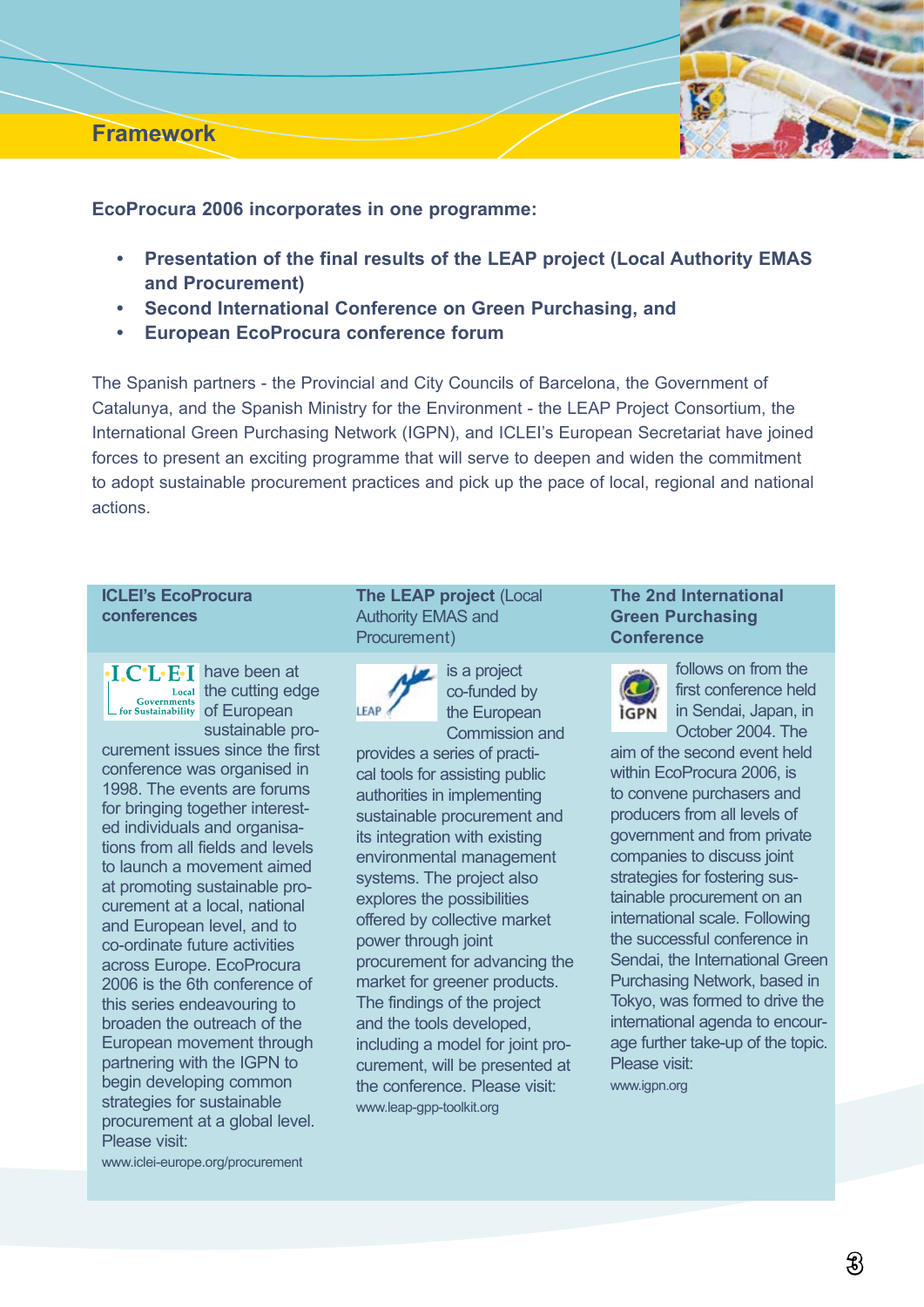## **Special Features**

## **The EcoProcura 2006 Call for Action - Moving the Marke**t

EcoProcura 2006 will produce results in terms of ideas, approaches, projects and commitments providing input into the Conference Call for Action. The Call for Action, however, will go one step further and call on the commitment of different actors to endorse a set of actions that will lead the drive from individual action towards mainstreaming sustainable procurement. Developed within the framework of the LEAP project, the document will be circulated at the beginning of the event and the final version will be presented to conference participants for endorsement in the closing plenary 'Now is the Time to Act!'.

## **Forming new partnerships through Networking Groups**

Networking Groups offer unique opportunities for participants to meet and form new partnerships (e.g. city twinning), start new projects, and gain a closer insight into the work of other organisations. Conference participants will be placed in small networking groups, which will meet at various times during the conference to discuss in more detail the issues and opportunities raised during sessions, the 'Call for Action', collaboration with other organisations and possible actions to undertake to drive sustainable procurement forward.

## **Greening EcoProcura 2006**

4

The organisation team for EcoProcura 2006 has actively been working on the minimisation of the negative local and global impacts produced by this event. If you take a close look in your delegate bag you will find a recycled notepad introducing you to the efforts made towards greening this event! Visit the stand from the Spanish initiative CeroCO<sub>2</sub> at the Exhibition to offset your travel-related  $CO<sub>2</sub>$  emissions and join Session E1 on Greening Events for more information.

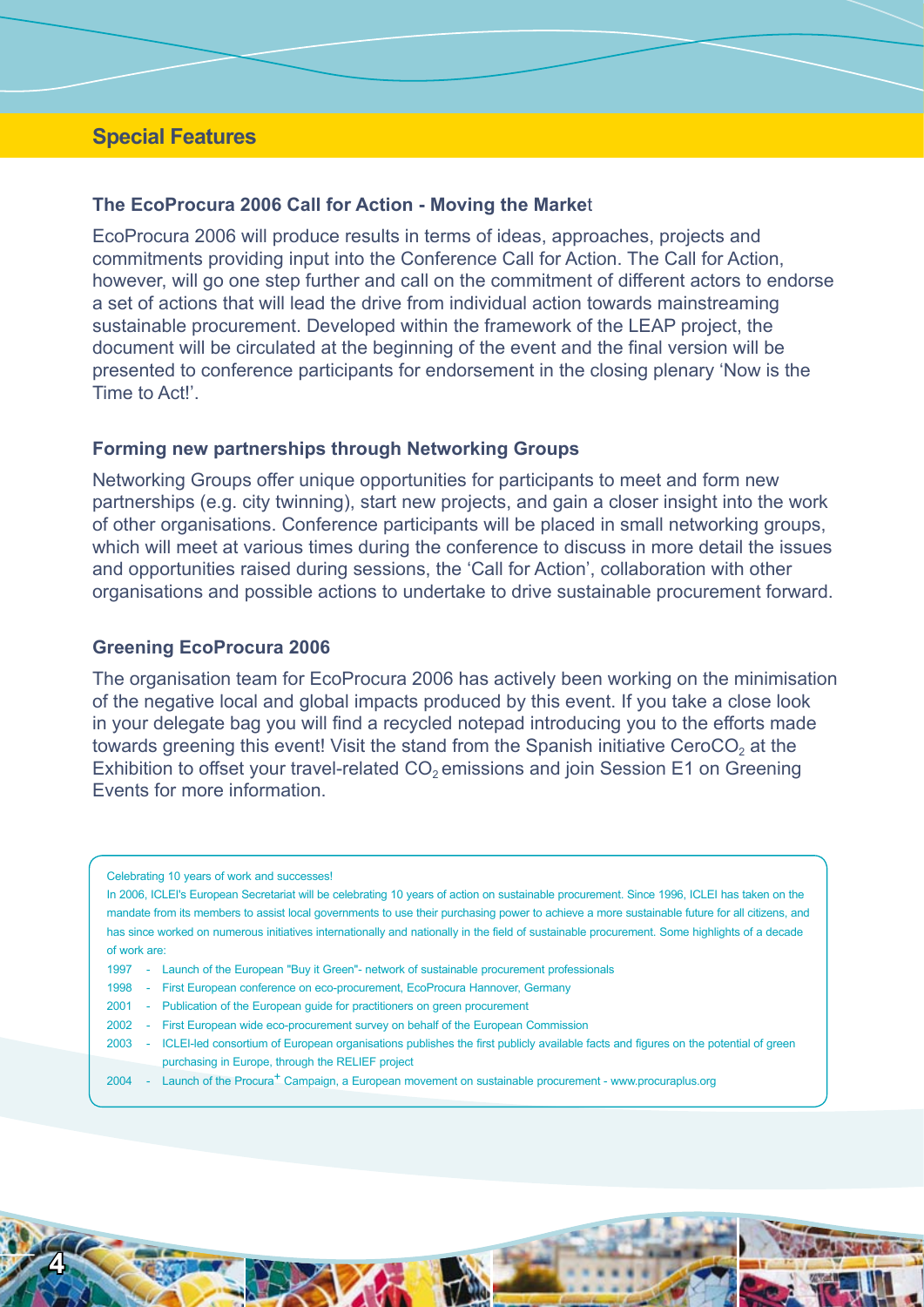## **Programme - Wednesday, 20 September**

## **Stavros Dimas**

#### **EU Commissioner for the Environment**

"Sustainable public procurement can have significant benefits for the environment and society as a whole. With their enormous purchasing power, public authorities can have a major influence on the marketplace and foster the development of sustainably innovative products and technologies. This is an area in which every public authority, no matter how large or small, can play its part. The EcoProcura 2006 Conference will build on many of the issues presented at the European Green Public Procurement Conference in Graz in April 2006. The European Commission is committed to taking action in this field so I am very pleased to support the EcoProcura Conference. I heartily recommend that representatives from all levels of government should attend."



## **9.00 Registration**

## **10.30 EcoProcura 2006 - Welcome to Barcelona**

 *Chair: Gino van Begin, Regional Director for Europe, ICLEI - Local Governments for Sustainability*

 **Núria Buenaventura,** Delegate President for Environmental Affairs, Barcelona Provincial Council, Spain  **Imma Mayol**, Deputy Mayor, City of Barcelona, Spain and Member of the Executive Committee of ICLEI **Francesc Baltasar,** Minister for Environment and Housing, Government of Catalunya, Spain

## **11.15 Coffee and Refreshements**

## **11.30 EcoProcura 2006: Conference Call to Action**

 **Gino van Begin,** Regional Director for Europe, ICLEI - Local Governments for Sustainability

 **Better Management in Green Purchasing: The LEAP Project Alison Lea,** Senior Environmental Consultant, Leicester City Council, United Kingdom

 **The 2nd International Green Purchasing Conference: Joint Strategies on an International Level Professor Ryoichi Yamamoto,** Chair of the International Green Purchasing Network (IGPN), Japan

 **Action and Commitment: A Compelling Address on the Power of Procurement to Achieve Sustainability - Introductory Panel Herbert Aichinger,** Head of Unit, Directorate-General for the Environment, European Commission **Yoshi Etori,** General Manager, Environmental Affairs Europe, Sony Europe **Lee Swepston,** Senior Adviser on Human Rights, International Labour Organisation

**13.00 Lunch**

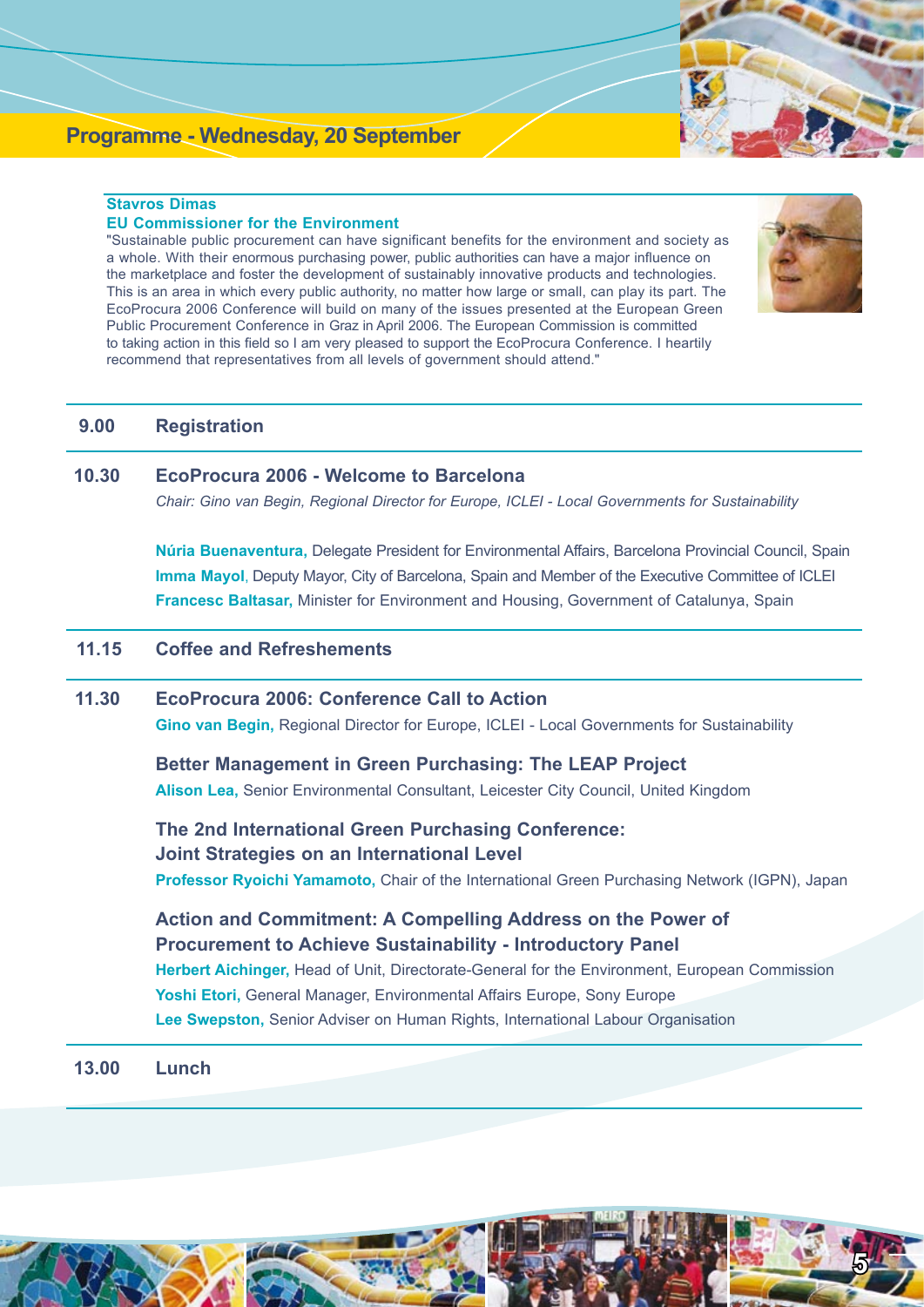## **Programme - Wednesday, 20 September**

## **14.30 Understanding & Winning the Arguments on Sustainable Procurement**

**Parallel presentations of a selection of success stories on sustainable procurement from across the world.** 

*All sessions begin at 14.30***.** *Session details on page 10 and 11*

| S1 - City of            |  |  |
|-------------------------|--|--|
| Göteborg, Sweden        |  |  |
| hear about the          |  |  |
| experience of           |  |  |
| one of the European     |  |  |
| local government fore-  |  |  |
| runners after 15 years  |  |  |
| of sustainable procure- |  |  |
| ment actions.           |  |  |
|                         |  |  |

| <b>S2 - City of Sendai</b> |  |  |
|----------------------------|--|--|
| and GPN, Japan             |  |  |
| how GPN Japan and          |  |  |
| the City of Sendai - a     |  |  |
| leading local govern-      |  |  |
| ment example - col-        |  |  |
| laborate in the field of   |  |  |
| sustainable                |  |  |
| procurement.               |  |  |
|                            |  |  |

**S3 - State of Vorarlberg, Austria** how a European regional government's coordinated approach has led to significant synergies in implementing sustainable procurement.

- **S4 City of Santa Monica, United States of America** a small city that has become an international leader on sustainable development through sustainable procurement.
- **S5 Municipality of Amaroussion, Greece and the Eastern Shires Purchasing Organisation, United Kingdom** how joint sustainable procurement actions have resulted in moving the market and provided economic benefits.

The City of Göteborg, the Municipality of Amaroussion, and the Eastern Shires Purchasing Organisation (ESPO) are partners in the LEAP project. The City of Santa Monica is used in the LEAP project toolkit as a good practice case study.

## **15.30**

## **Technical Visits**

- **V1 Applying EMS to Barcelona's Beaches**
- **V2 Integration and Restoration**
- **V3 Urban Mobility**

*(Go to registration desk to sign up)* Three buses (50 seats each) will pick up outside the venue and drop off outside the venue at the end. Duration: 15.30-18.00.

## **Training Session**

**Opportunities for sustainable procurement within the EU legal framework**

Participants will learn through practical examples how 'green' clauses can be incorporated into puclic tenders.

Duration: 15.30 - 17.00

## **19.45 Welcome Drink at Barcelona City Hall**

| Location:         | City Hall Main Entrance (Plaça de Sant Jaume 2)                                     |
|-------------------|-------------------------------------------------------------------------------------|
| Duration:         | $19.45 - 21.30$                                                                     |
| How to get there: | Participants are invited to go by their own means. By public transport: Metro (sub- |
|                   | way) exit at station Liceo on line L3 on the Rambla. Walk towards the street Carrer |
|                   | de Ferran and turn left. Keep going straight and you will arrive to the City Hall.  |
|                   | Travel time: 20 minutes from Plaça Espanya. Return by own means                     |
| Dress code:       | Casual                                                                              |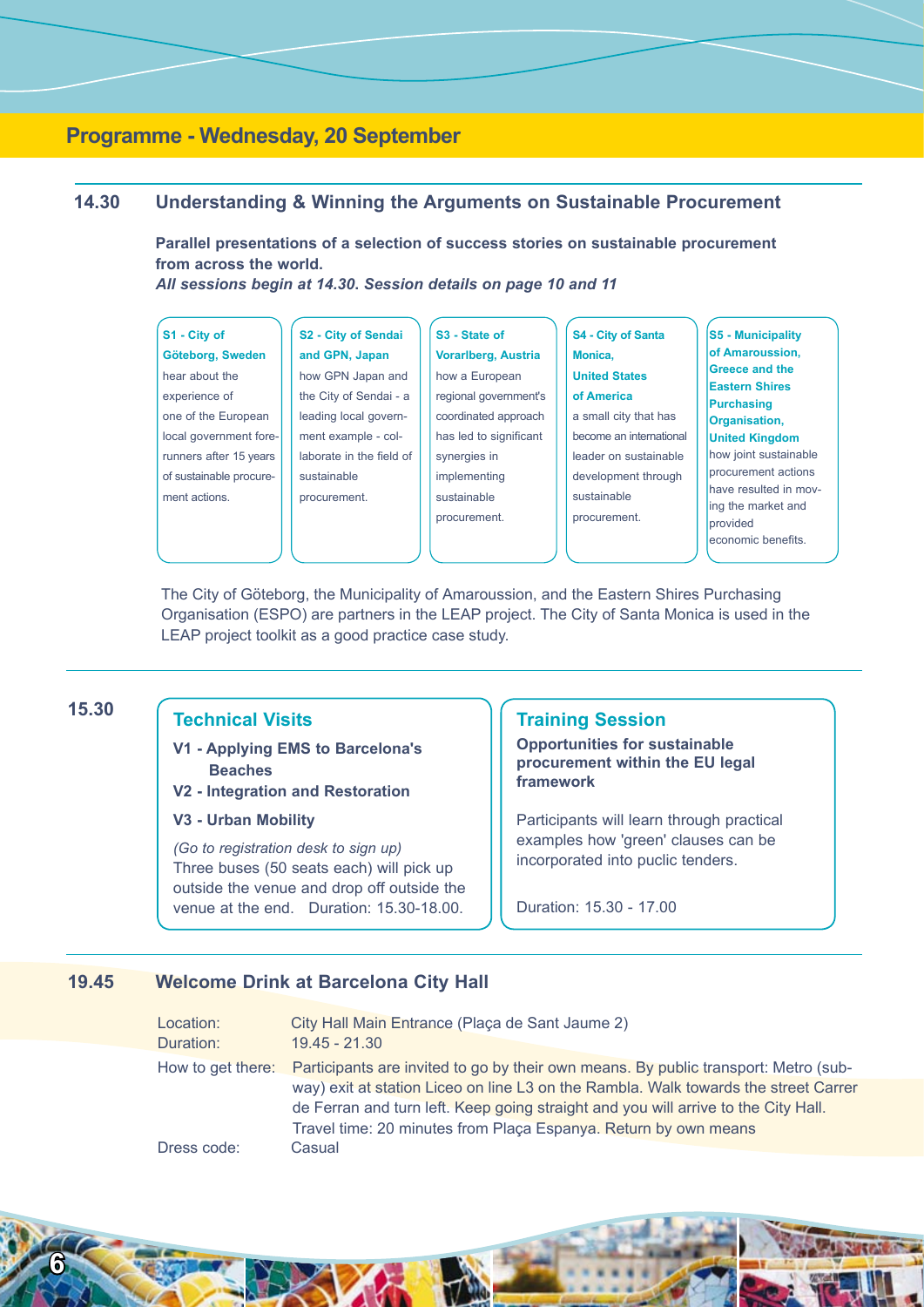

 $\overline{\mu}$ 

## **Programme - Thursday, 21 September**

## **9.00 Strategies and Tools for Taking Action**

 **Equipping Cities for Taking Action - Highlights from the European LEAP Project Helmut Lusser,** Managing Director, Global to Local, United Kingdom

 **Driving Green Purchasing further in Europe Jill Michielssen, Directorate-General for the Environment, European Commission** 

 **UNEP and the International Agenda for Sustainable Procurement Arab Hoballah,** Branch Head, Production and Consumption, United Nations Environment Programme, Division of Technology, Industry and Economics (UNEP-DTIE)

## **10.00 Parallel Sessions A**



## **11.15 Coffee and Refreshments** *(networking groups meet during the break)*

## **11.45 Parallel Sessions B**



## **13.00 Lunch**

## **14.30 Moving the Market**

**Mainstreaming Sustainable Procurement in Europe - Join the Movement! Mark Hidson,** Director - Sustainable Procurement, ICLEI European Secretariat

 **Business Taking the Lead - An Approach for Taking Action on Sustainable Procurement by the UK Government**

 **Barbara Morton,** Project Manager, Department for Environment, Food and Rural Affairs (DEFRA), United Kingdom

 **Driving Energy - Efficiency in the ICT sector through Green Public Procurement Bernard Meric,** Senior Vice President External Affairs Europe, Middle East and Africa, Hewlett-Packard International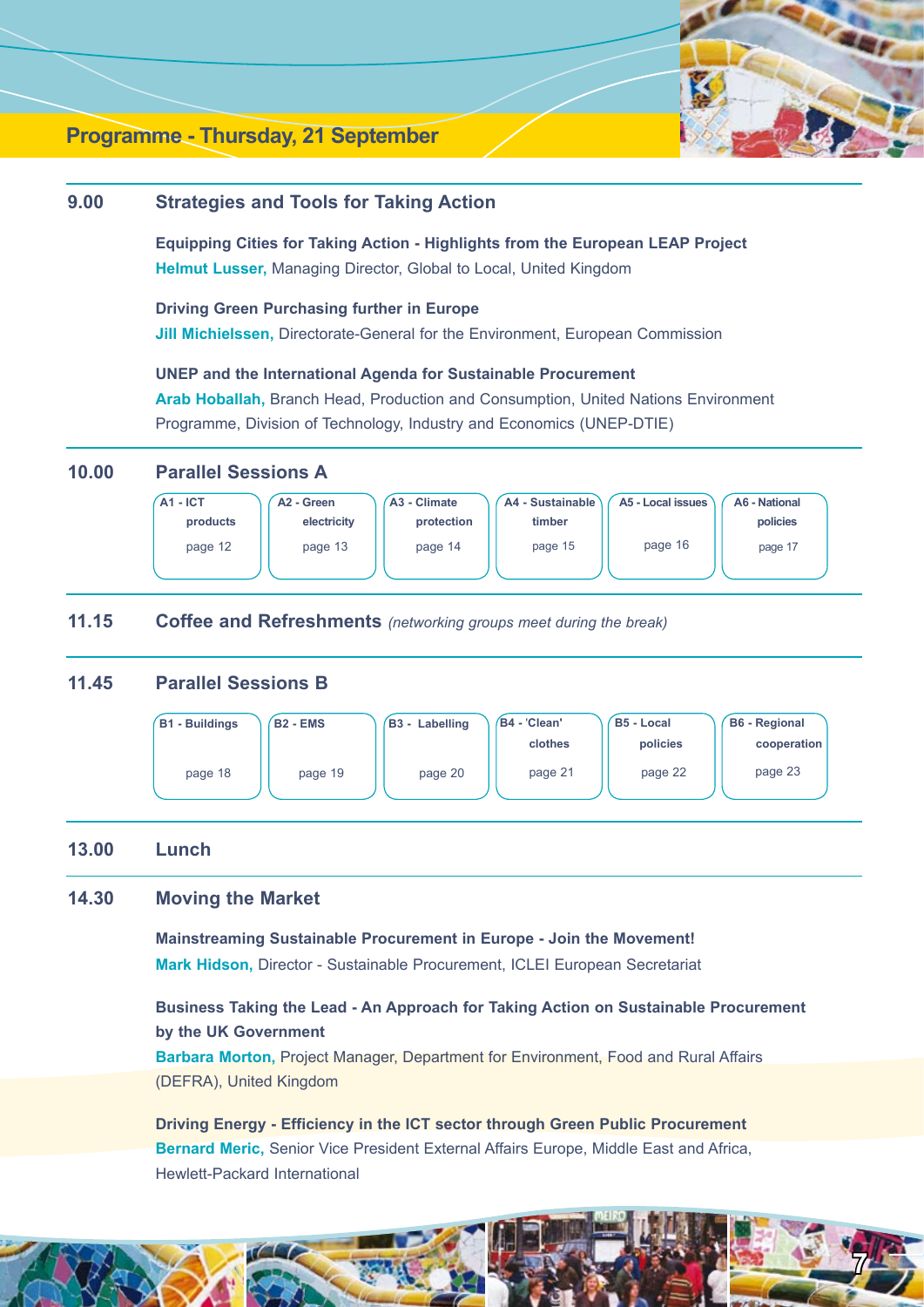

## **20.00 Gaudi Dinner at Parc Guëll**

| <b>Meeting point:</b> | Parc Guëll, Main Entrance                                          |
|-----------------------|--------------------------------------------------------------------|
| <b>Start time:</b>    | 20.00                                                              |
| How to get there:     | Buses leaving from venue at 19.15                                  |
| End time:             | 23.30                                                              |
| Return:               | Buses depart at 23.30 to return to Plaça España (Conference Venue) |
| <b>Dress code:</b>    | Smart casual                                                       |

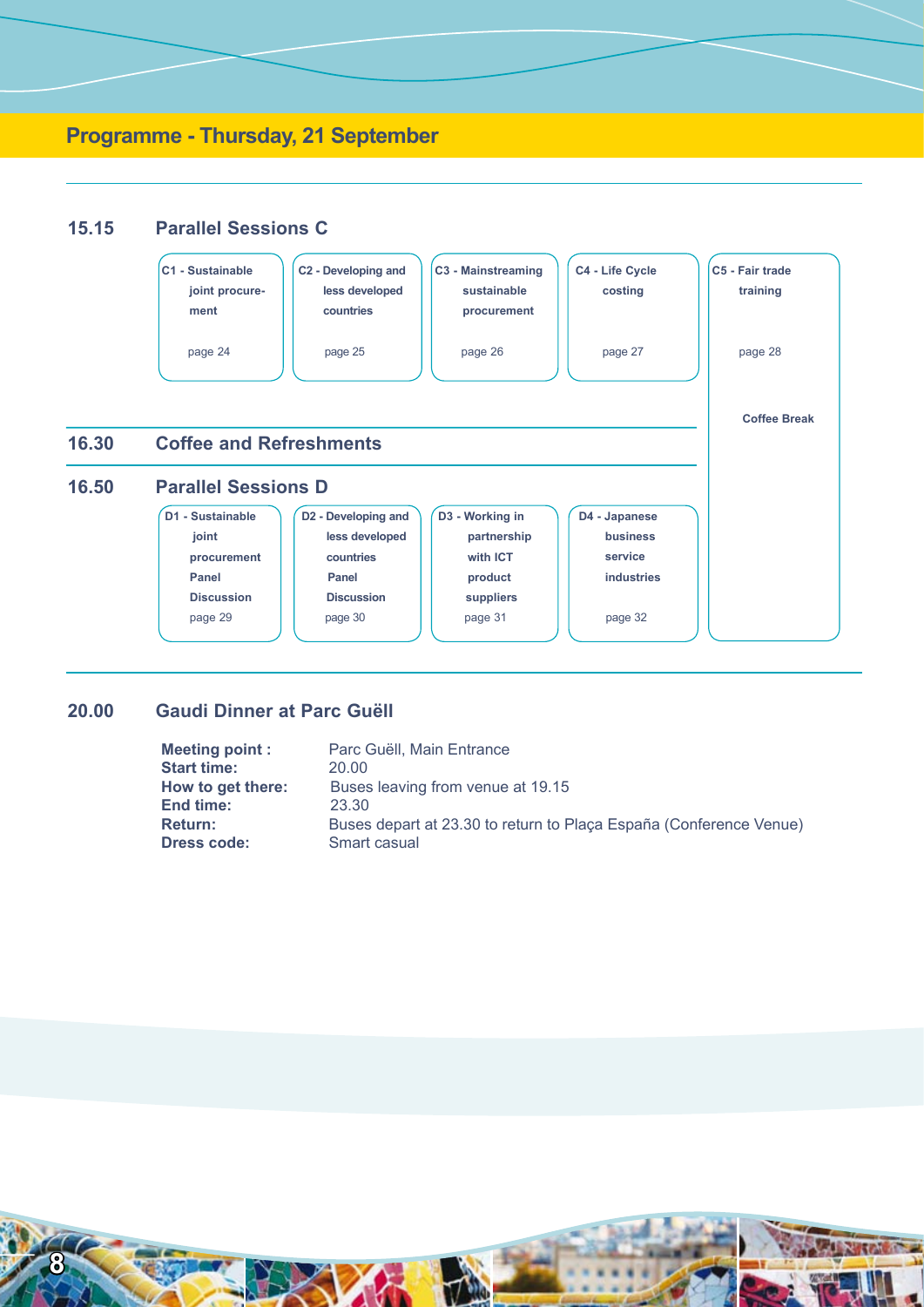## **Programme - Friday, 22 September**



## **10.00 Spreading the Movement**

 **China Environmental Labelling - taking an Efficient Approach through Environmental Labelling and Networking**

 **Zhang Xiaodan,** Environment Development Centre of State Environmental Protection Administration, China

 **Thriving on Government Accountability in Green Purchasing Cynthia Vallina,** Analyst in the Office of Management and Budget, Executive Office of the President, United States of America

 **The Marrakech Task Force on Sustainable Public Procurement Philip Kristensen,** Senior Scientific Adviser, Swiss Federal Agency for the Environment, **Switzerland** 

 **Launch of the EcoProcura 2006 Conference Call for Action** - Moving the Market **Imma Mayol**, Deputy Mayor, City of Barcelona, Spain and Member of the Executive Committee of ICLEI

- **11.40 Coffee and Refreshments** *(Break for networking groups to meet and prepare for closing plenary)*
- **12.00 Now is the Time to Act! Closing Plenary Participants in networking groups consider next steps and identify priorities to stimulate further action locally by thinking globally. Tot Brill, Driector for Regeneration and Culture, Leicester City Council, United Kingdom Peter Nohrstedt, Swedish Environmental Management Council, IGPN Council Member Mark Hidson, Director for Sustainable Procurement in Europe, ICLEI - Local Governments for Sustainability**

## **13.00 Close of Conference**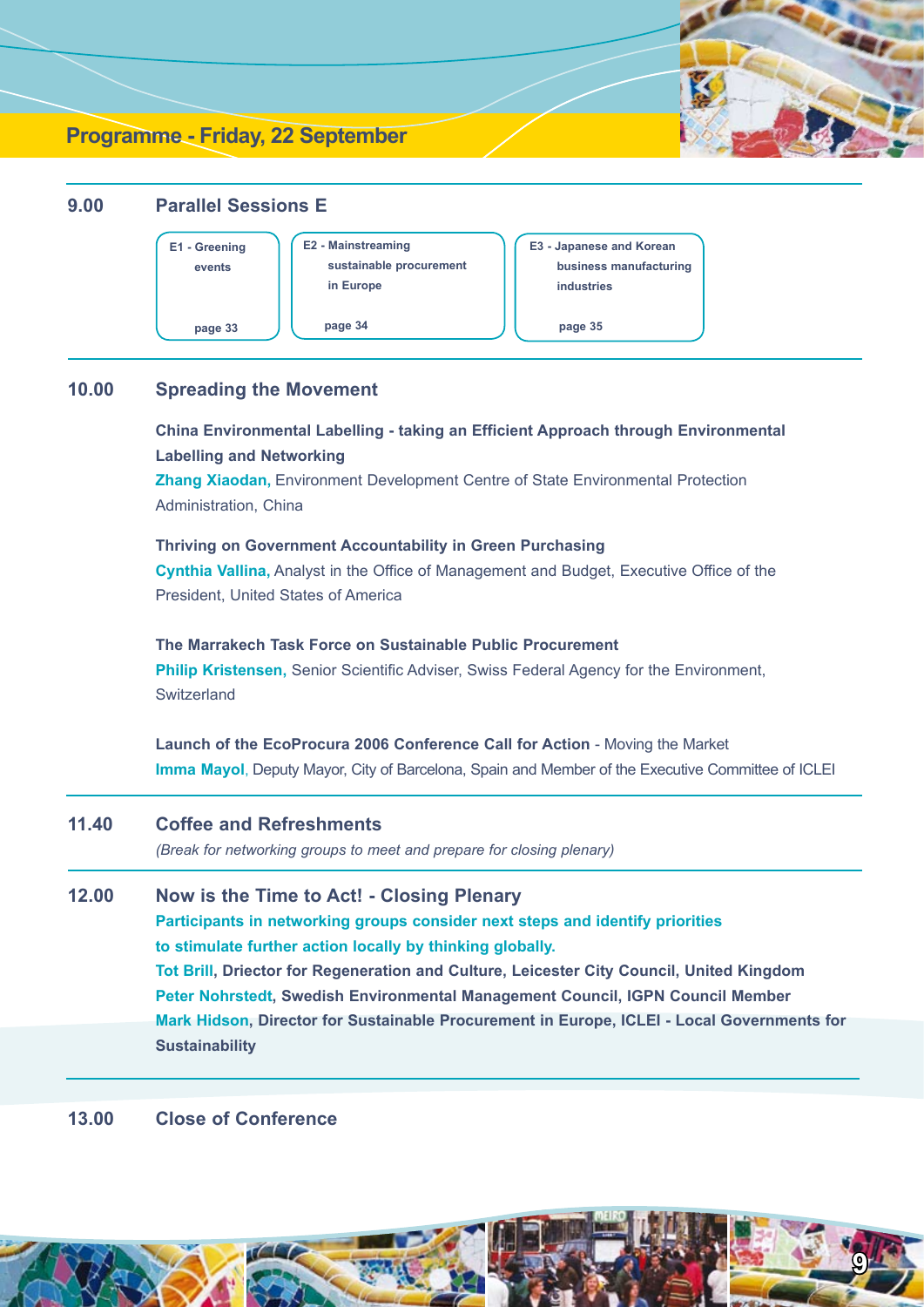## **S Sessions (Success stories from around the world)**

## **S1 City of Göteborg, Sweden Date:**20/09/2006 **Time:**14.30 - 15.30

Göteborg is one of the most industrialised regions of Sweden. The city concludes agreements worth 1.2 billion Euros a year. Local politicians identified centrally controlled procurement as a way of tackling environmental concerns, limiting the use of hazardous or wasteful products and reducing costs by using favourable terms in contracts with suppliers and simplifying purchasing procedures. A model based on political decisions, established working methods and information strategy has been put in place since 1990 and will be presented: experiences, successes and failures on how to implement green procurement in different parts of city administration. The City of Göteborg is also a partner in the LEAP project.

Facilitator *Anna DODD, Team Leader, Environment, Leicester City Council, United Kingdom*

Presentation *Erén ANDERSSON, Senior Environmental and Procurement, Advisor, City of Göteborg, Sweden* **15 Years of green procurement in the City of Göteborg**

## **S2 City of Sendai, Japan and the GPN Date:**20/09/2006 **Time:**14.30 - 15.30

Japan has over 10 years experience of pursuing an active green purchasing policy. Japan's Green Purchasing Network (GPN) was established in 1996 to promote green purchasing among consumers, companies and public administrations in Japan. In January 2005, the network had 2,876 member organisations. The GPN strongly supports the exchange of experience and enhances the collaboration among businesses, municipal governments, environmental agencies and NGOs interested in this field.

Among the 2,876 members of the GPN are 367 local governments, one of these being the City of Sendai. Since 1998 the city began implementing a comprehensive and systematic green purchasing system as a management tool within its administration. In March 2001, the city enacted Guidelines for the Promotion of Green Purchasing in Sendai City, which called for all goods required in all municipal activities to be "green" wherever possible, with an annual formulation of a Green Purchasing Promotion Policy defining priority items, criteria and targets.

|                                                                                    | The City of Sendai's green purchasing programme                       |  |
|------------------------------------------------------------------------------------|-----------------------------------------------------------------------|--|
| <b>Presentation</b>                                                                | Yaeko KISU, Director, Environment Bureau, City of Sendai, Japan       |  |
|                                                                                    | The Japanese Green Purchasing Network                                 |  |
| Hideki NAKAHARA, Chair, GPN-Green Purchasing Network, Japan<br><b>Presentation</b> |                                                                       |  |
| <b>Facilitator</b>                                                                 | Akira KATAOKA, Manager, International Green Purchasing Network, Japan |  |

## **S3 State of Vorarlberg, Austria Date:**20/09/2006 **Time:**14.30 - 15.30

Can green purchasing be fun? Checking tables with environmental data, calculating follow-up costs and advertising smarter solutions to colleagues is actually not always too exciting and benefits for all the efforts are hard to grasp.

In order to convince each of its purchasers that green purchasing is worth it, the Austrian State of Vorarlberg developed an innovative strategy, the core element of which is a regional network. In 1998, the Environmental Agency of the State of Vorarlberg decided to actively advertise green purchasing among more than 100 local governments in the region and to provide systematic practical advice for taking environmental criteria into account. Vorarlberg developed its green purchasing concept from the fact that small local governments often do not employ a full-time professional purchaser.

Facilitator *Eveline VENANZONI, Head of Ecological Purchasing Service, BAFU - Federal Office for the Env., Switzerland*  Presentation *Dietmar LENZ, Project Leader Ecological Procurement, Environmental Organisation Vorarlberg, Austria*

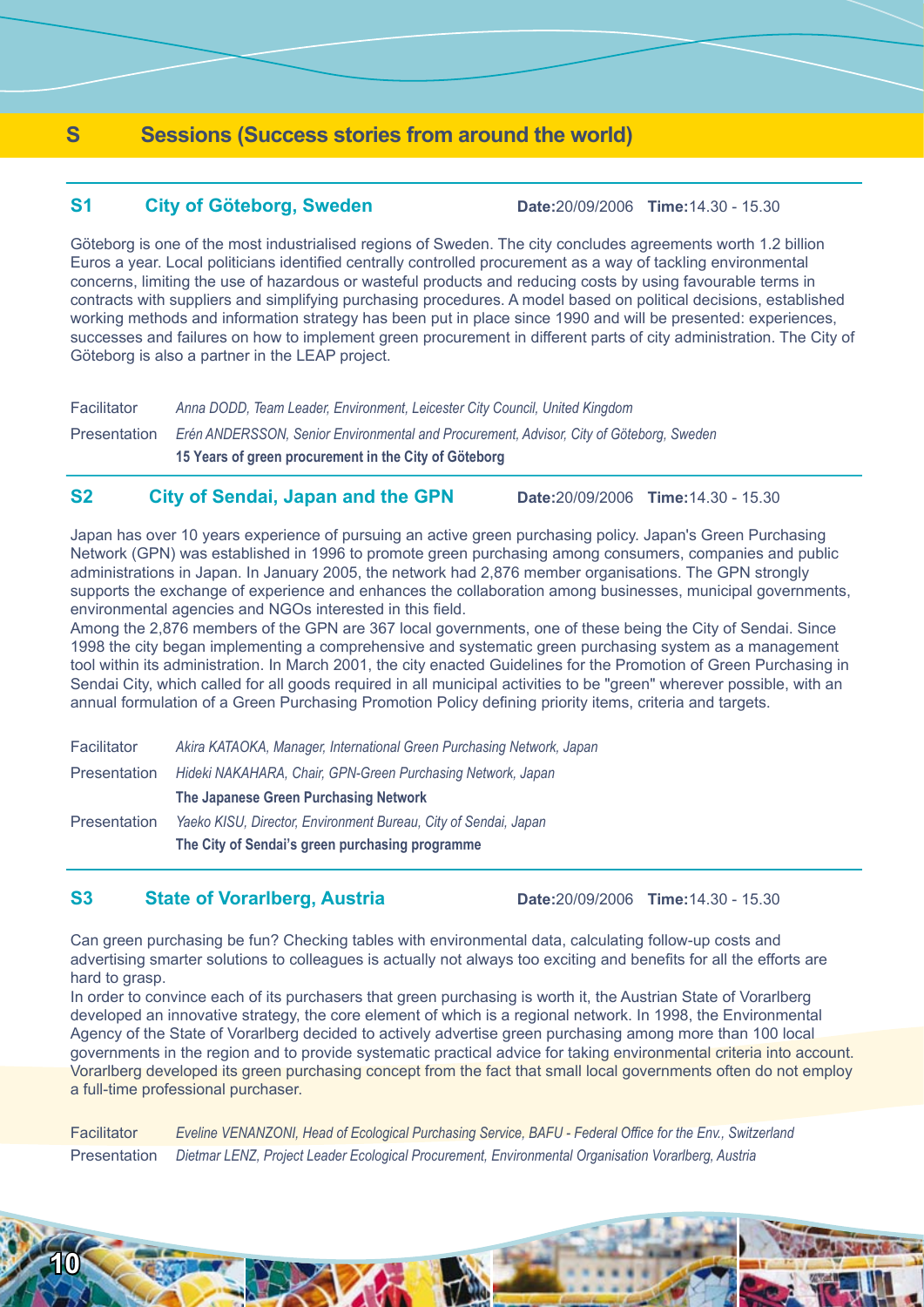

## **S4 City of Santa Monica, United States of America Date:**20/09/2006 **Time:**14.30 - 15.30

How a small city has become an international leader on sustainable development through sustainable procurement?

The City of Santa Monica, USA, has been considering the environmental dimension in its procurement since the late 1980s. It has long understood the relationship between its purchasing decisions and the impact they have on public health and the environment, both locally and globally. Consequently, the City is committed to procurement minimising impact on health and the environment for both current and future generations. By focusing on the entire process of procurement, rather than individual products, Santa Monica is able to realise its environmental purchasing goals. By focusing on one product category at a time, the city was able to implement a more comprehensive, workable purchasing process. In addition, each time the city buys a new product it tests the product using a pilot program. Only after the pilot stage has been successfully completed and evaluated does the city buy the product on a large scale.

| Laura VALENTE DE MACEDO, Regional Director for Latin America and the Caribbean, ICLEI-Local Governments for<br>Sustainability |
|-------------------------------------------------------------------------------------------------------------------------------|
|                                                                                                                               |

Presentation *Craig PERKINS, Director of Environmental & Public Works, City of Santa Monica, USA*

## **S5 Municipality of Amaroussion, Greece and the Eastern Shires Purchasing Organisation, United Kingdom Date:**20/09/2006 **Time:**14.30 - 15.30

By joining together the purchasing actions of several authorities major environmental and financial benefits can be achieved. Several pilot joint procurement actions were carried out within the LEAP project, and two of these will be presented in this session:

- The Municipality of Amaroussion in Greece, together with 6 other Greek authorities carried out the joint procurement of recycled paper - the first joint procurement action of its kind in Greece - and benefited from economies of scale. •
- The Eastern Shires Purchasing Organisation (ESPO), in co-operation with 3 other major UK public purchasing organisations, successfully tendered for cleaning products with very high environmental standards. These products are now available to most public authorities in England at competitive prices. •

|                     | A joint presentation by the LEAP partners in Greece and the United Kingdom         |  |  |
|---------------------|------------------------------------------------------------------------------------|--|--|
| <b>Presentation</b> | Katarina KAPETANAKI, Environmental Specialist, Municipality of Amaroussion, Greece |  |  |
|                     | Joint procurement of environmentally friendly products                             |  |  |
| Presentation        | Ken MAY, Director, ESPO (Eastern Shires Purchasing Organisation), United Kingdom   |  |  |
| Facilitator         | Irene SKOULA, Environmental Consultant, EPTA., Greece                              |  |  |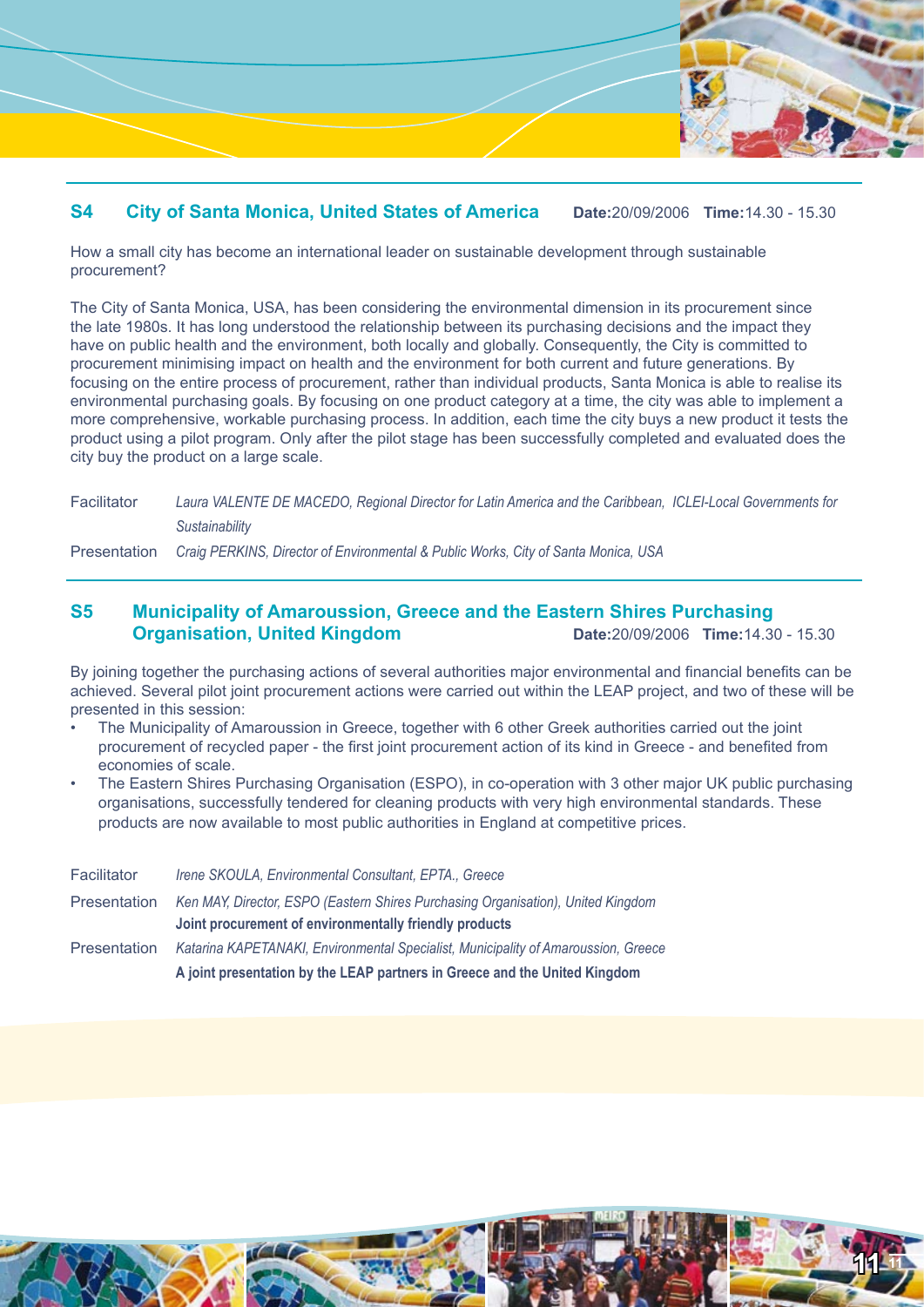## **A1 ICT products**

**Date:** 21/09/2006 **Time:** 10.00-11.15

## **OBJECTIVE**

Information and communications technologies (ICT) equipment encompasses a range of different product groups including, desktop PCs and notebooks, monitors, printers, photocopiers and multifunctional devices.

Substantial and increasing sums are spent on ICT equipment by public authorities each year In 2001, for example, 2.8 million computers and monitors were purchased by public authorities in the European Union. This amount could have a considerable impact in terms of guiding the market towards more environmentally friendly products. Although the environmental impacts vary from group to group, life-cycle analysis demonstrates clearly that for all ICT equipment, energy consumption, and the related environmental impacts of fossil fuel based electricity generation, during the use phase of the product far outweighs all others. Other aspects, such as use of PVC, flame retardants and other harmful substances in construction, or the recyclability of materials used, should also be taken into consideration.

The session aims to contribute to a better understanding of how, through public procurement, "green" tender specifications can be used in practice to purchase environmentally friendly ICT products by providing advice on key specifications for purchasers to focus on. Guidance developed within the European LEAP project on purchasing green ICT products will be presented. The session will also address the issue of how public authorities using the same green purchasing criteria can send a strong signal to the market in favour of more environmentally advanced product solutions and help to eliminate unsustainable products.

#### **CONTRIBUTORS**

| Facilitator      | Manuel FERNÁNDEZ GONZALEZ, Projects Officer, Bakeaz, Spain                                                                                                                                                                                                                                                                                                                                                                                                                                            |
|------------------|-------------------------------------------------------------------------------------------------------------------------------------------------------------------------------------------------------------------------------------------------------------------------------------------------------------------------------------------------------------------------------------------------------------------------------------------------------------------------------------------------------|
| Presentation     | Simon CLEMENT, Project Coordinator, ICLEI European Secretariat<br>Guidance developed within the European LEAP project on procuring green ICT products<br>Guidance developed within the European LEAP project on procuring green ICT products, will be presented at the<br>start of the session together with a set of actual purchasing criteria developed by the Danish Electricity Savings<br>Trust, which are now adopted by the European Sustainable Procurement Campaign, Procura <sup>+</sup> . |
| <b>Panellist</b> | Susanna FREY GARPÅS, Manager Marketing & Customer Relations, Quality and Environmental Labelling, TCO,<br>Sweden                                                                                                                                                                                                                                                                                                                                                                                      |
| <b>Panellist</b> | Takeshi KOGA, Strategy Expert, Fujitsu Ltd., Japan                                                                                                                                                                                                                                                                                                                                                                                                                                                    |
| Panellist        | Michael DAMM, Head of Environmental Department, City of Kolding, Denmark                                                                                                                                                                                                                                                                                                                                                                                                                              |

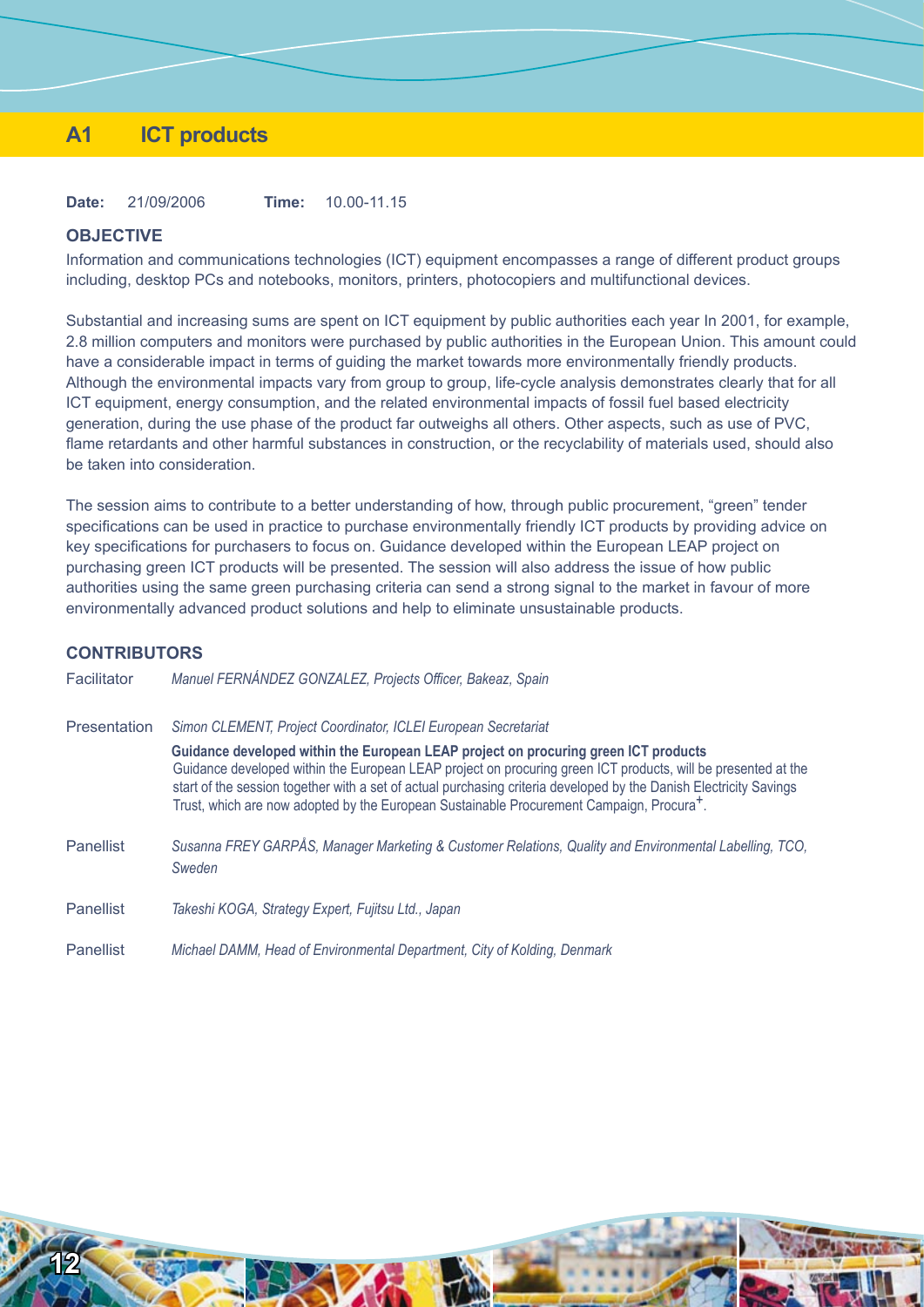## **A2 Green Electricity**

**Date:** 21/09/2006 **Time:** 10.00-11.15

## **OBJECTIVE**

Public authorities are major consumers of electricity. Their market share represents the potential to shift the demand side towards green electricity if efforts can be coordinated at the European level. This could lead to considerable C0<sub>2</sub> reductions - if all contracting authorities in Europe purchased "green" electricity, this would amount to savings corresponding in total to 18% of the EU Kyoto commitment.

Liberalisation of the electricity market has brought with it the opportunity to choose suppliers and opt for green electricity. However, public authorities are rarely taking the opportunity to purchase green electricity at the local level. In fact, competition is taking place at different rates at the EU level, and the offer for supplying green electricity varies considerably.

The session will provide practical information on how public purchasers in Europe can now specify renewable energy in their calls for tender and which standards are available. This will be done by introducing participants to guidance developed within the European LEAP project on purchasing green electricity complemented by practical experience from London. Some of the pitfalls involved in adopting wholesale criteria developed by labelling organisations will also be highlighted. The session will also provide information about the latest European model specifications available for green electricity purchasing.

## **CONTRIBUTORS**

| Facilitator  | Didier BERGERET, European Projects Coordinator, Association AUXILIA, France                                                                                                                                                                                                                                                                                                                                                             |
|--------------|-----------------------------------------------------------------------------------------------------------------------------------------------------------------------------------------------------------------------------------------------------------------------------------------------------------------------------------------------------------------------------------------------------------------------------------------|
| Presentation | Richard HURFORD, Energy Manager, London Borough of Lewisham, United Kingdom                                                                                                                                                                                                                                                                                                                                                             |
|              | Green electricity and sustainability in Lewisham<br>This presentation will focus on Lewisham's achievements in Sustainable Energy with a particular emphasis on its<br>strong record on the green procurement of electricity. Lewisham achieved 100% green electricity purchase in<br>November 2000 and was listed at that time on the greenprices.com website as the 3rd largest recorded purchaser<br>of green electricity in Europe. |
| Presentation | Peter DEFRANCESCHI, Project Officer, ICLEI European Secretariat<br><b>Purchasing green electricity in Europe</b><br>This presentation will serve to inform participants about the latest European criteria developed to purchase green<br>electricity, following a lengthy multi-stakeholder process.                                                                                                                                   |
| Intervention | Heikki WILLSTEDT MESA, Climate Change Team, Renewable Energies and Energy Efficiency, WWF/Adena, Spain<br>The European Green Electricity Network (EUGENE)                                                                                                                                                                                                                                                                               |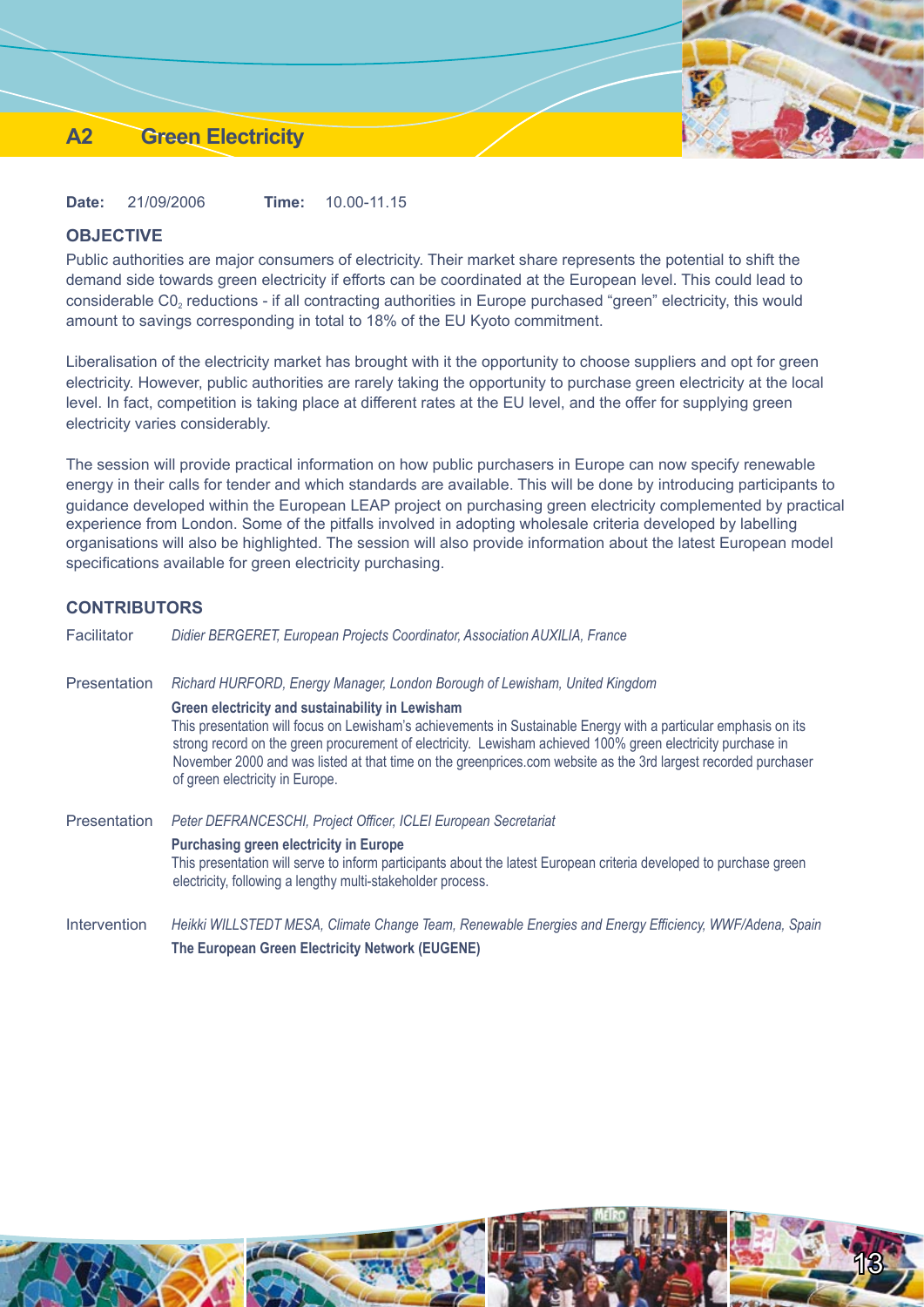## **A3 Climate protection**

**Date:** 21/09/2006 **Time:** 10.00 - 11.15

## **OBJECTIVE**

Today climate change and security of energy supply are amongst the greatest threats to the growth of the economy and the well-being of citizens. The European Union is growing more and more dependent on imports of fossil forms of energy: by 2030, 90% of Europe's oil and 80% of our gas will be imported at increasingly higher prices. The most cost-effective tool to fight both climate change and guarantee the security of energy supply is energy efficiency. Achieving higher levels of energy efficiency and a wide diffusion of new technologies in Europe are essential to cut energy demand, reduce dependence on energy imports, and promote smart economic growth for the benefit of the environment and society at large.

Public procurers must recognise the role they have to play, as public procurement of goods and services account for 16% of EU GDP. Through targeted acquisition, authorities can provide an initial market for new, energy-efficient products and services, actively contributing to reduce energy demand and motivating producers to continue developing ever more efficient and better performing products.

The findings of the RELIEF project have shown that if all public authorities were to purchase green electricity in place of conventionally generated electricity 61,350,363 tonnes CO<sub>2</sub>-equivalent would be saved each year. This figure equates to approximately 18% of EU commitments under the Kyoto Protocol to reduce  $CO<sub>2</sub>$ - equivalent emissions by 340 million tonnes.

#### **CONTRIBUTORS**

**14**

**Reference** 

Facilitator *Mark HIDSON, Director - Sustainable Procurement, ICLEI European Secretariat*

Presentation *Paul ISBELL, Energy Manager, Bristol City Council, United Kingdom* **How can sustainable procurement contribute to climate protection?** Bristol has set out challenging objectives to be a sustainable city and has published its Climate Protection Action Plan which aims to reduce greenhouse gas emissions by 60% by 2050. Bristol City Council was one of the leading councils and established a forward looking green electricity procurement strategy. This is now being progressed with its own renewable generation schemes to ensure that it can exceed its targets. The presentation will outline this process and give pointers for the way forward for others to follow.

Presentation *Judit VILÀ I GIRALT, Project Officer, CILMA, Spain* **Green purchasing for climate protection - experience from the region of Girona** How green purchasing is being successfully promoted to the municipalities in the region of Girona, Spain, and contributing towards climate protection strategies.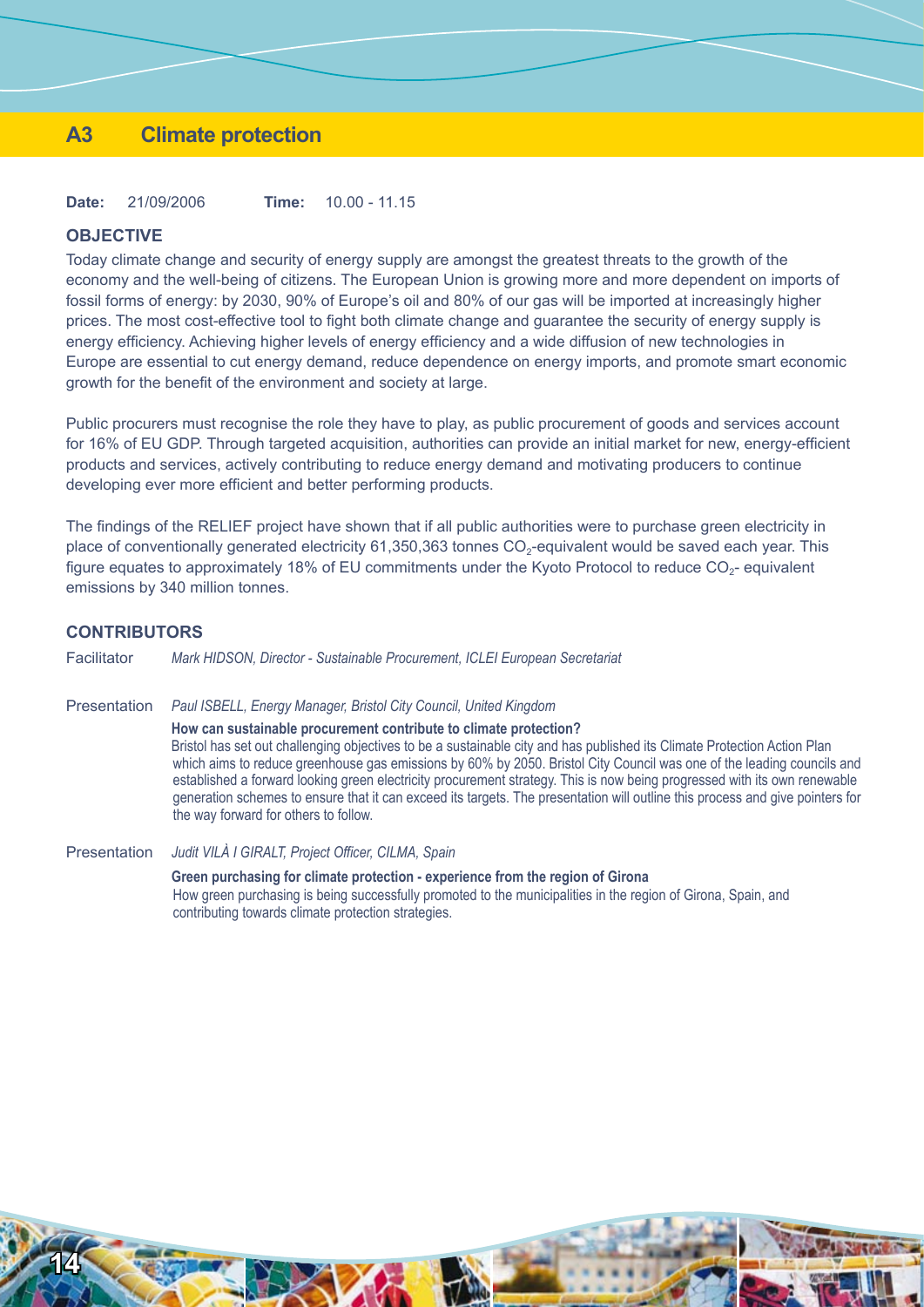## **A4 Sustainable timber**

**Date:** 21/09/2006 **Time:** 10.00 - 11.15

## **OBJECTIVE**

Consumers, business, NGOs and governments are all increasingly aware of the importance of responsible timber purchasing, particularly as timber is the only major building material that is renewable. The use of certified sustainable timber and its procurement is essential in protecting and conserving forests and the environment. Public authorities have a responsibility to show leadership in excluding illegal and controversial timber from public works. Timber bought for public purposes makes up 18% of the timber market in Europe. This timber is used for schools, libraries, government buildings, etc. However, many public authorities continue to purchase timber from dubious sources, possibly illegally logged or from poorly managed forests. As significant consumers of forest products, governments and public administrations should take responsibility for ensuring that they have a neutral if not positive effect on the world's forests. Their responsible purchasing practices in this field can also act as a multiplier effect on similar private sector decisions.

Despite the convincing arguments for purchasers to make socially and environmentally responsible decisions when purchasing timber products, in reality this practice is far from being widespread. This session will therefore seek to present two practical European examples from different levels of government to explain how purchasers can practically purchase sustainable timber products. Presenters will highlight how policies were set up and how barriers for taking action were overcome with the aim of inspiring and motivating session participants to "take home" the necessary arguments and practical knowledge for next steps.

## **CONTRIBUTORS**

| Facilitator  | Massimiliano RUMIGNANI, Project Manager, Ecoinstitut Barcelona, Spain                                                                                                                                                                                                                                                                                                                                                  |  |  |
|--------------|------------------------------------------------------------------------------------------------------------------------------------------------------------------------------------------------------------------------------------------------------------------------------------------------------------------------------------------------------------------------------------------------------------------------|--|--|
| Presentation | Katharine THODAY, DEFRA-Department for Environment, Food and Rural Affairs, United Kingdom                                                                                                                                                                                                                                                                                                                             |  |  |
|              | UK government's timber procurement policy<br>The UK is the first major government that has taken firm steps to ensure central government departments buy timber that<br>is verifiably legal. The presentation will inform participants about the steps the UK government has been taking on the<br>promotion of sustainable timber purchasing. Information tools and support schemes available will also be presented. |  |  |
| Presentation | Helena BARRACÓ NOGUÉS, External Relations/ Green office program, Barcelona City Council, Spain                                                                                                                                                                                                                                                                                                                         |  |  |
|              | Purchasing sustainable timber - the Barcelona experience<br>Taking a comprehensive step by step approach to make purchasing more sustainable has been the key to a<br>successful sustainable procurement strategy in the City of Barcelona. Practical tips on how a local government can<br>do this in practice for timber will be the focus of this presentation.                                                     |  |  |
| Intervention | Simone RICOTTA, ARPAT - Environmental Protection Agency, Tuscany - Environmental Education Office, Italy                                                                                                                                                                                                                                                                                                               |  |  |
|              | Green public purchasing in the wood furniture sector: an example of an open dialogue                                                                                                                                                                                                                                                                                                                                   |  |  |
|              | The presentation will provide information on the opportunity and constraints in incorporating green procedures in<br>1.<br>public procurement;                                                                                                                                                                                                                                                                         |  |  |
|              | Provide examples of using Environmental Product Declaration (EPD) in GPP practice, in a sector in which eco-label<br>2.<br>criteria have not been developed yet.                                                                                                                                                                                                                                                       |  |  |
|              | <b>Drougle persons unformation and tools in order to most Public Administration requirements</b>                                                                                                                                                                                                                                                                                                                       |  |  |

vide necessary information and tools in order to meet Public Administration requirements. 3.

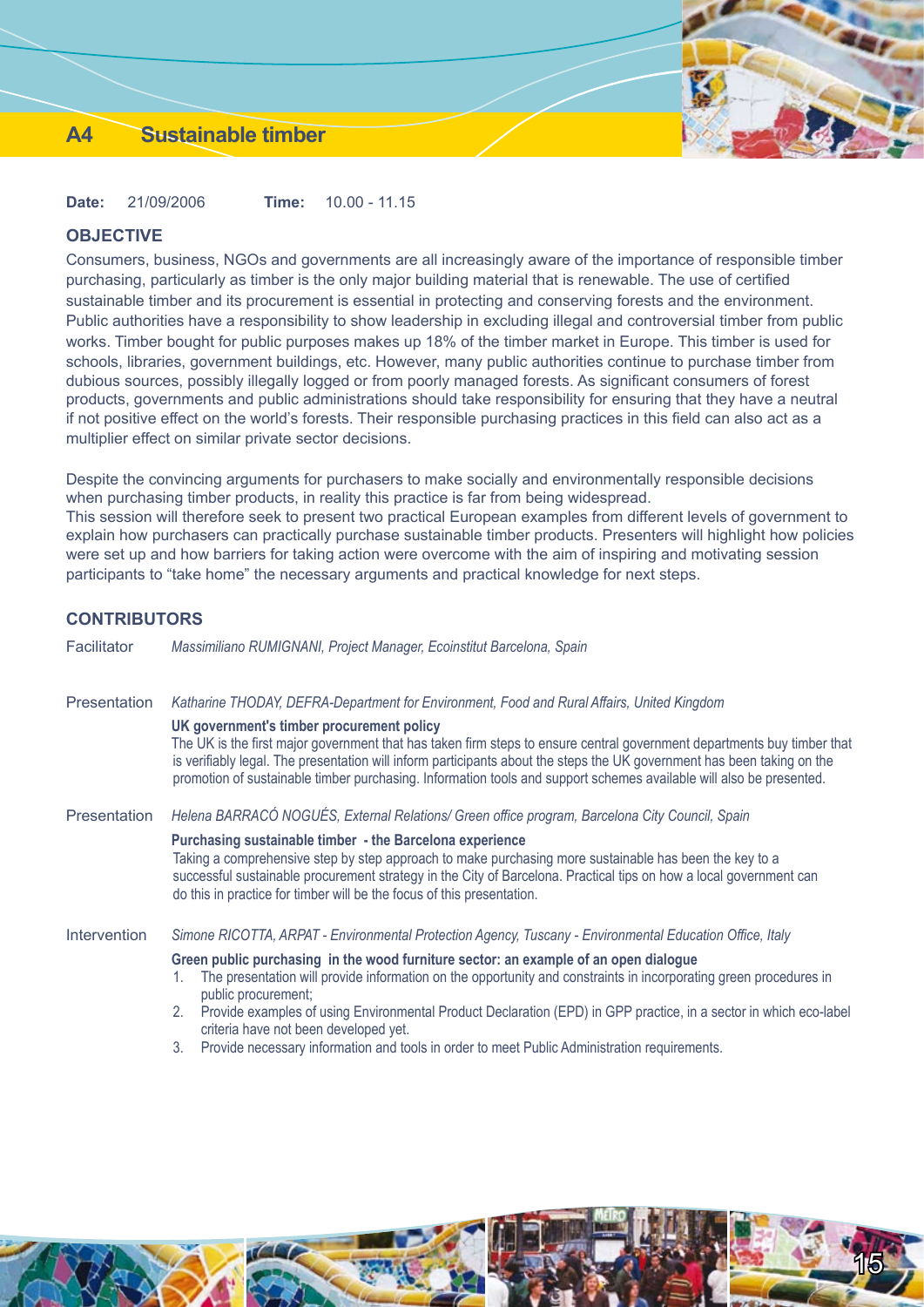## **A5 Local issues**

**Date:** 21/09/2006 **Time:** 10.00 - 11.15

more sustainable.

#### **OBJECTIVE**

Although some public authorities practice green procurement, it is still not widely applied across Europe, and where it is applied it is not always effective. This is often due to internal organisational barriers that hinder the inclusion of environmental aspects in the public procurement processes. To increase effective green procurement in public authorities these barriers need to be overcome.

This session aims to, through the presentation of a self-assessment tool developed in the European LEAP project, provide public authorities with a means of identifying barriers that exist within their organisation and determine management steps that can be used to overcome them. This tool supports both those starting out in green procurement and those who already practice green procurement to some extent but want to evaluate their current operations and see where improvements can be made. Complementing the first part of the session, the second part will also address the barriers that are faced by smaller local authorities (from 1.000 – 50.000 inhabitants) and provide guidance on different starting points and strategies that can be used to carry out sustainable procurement effectively.

The two presentations will provide guidance on key strategies and procedures that can be used by public authorities to tackle the main barriers to implementing sustainable procurement, in particular the tool developed in the European LEAP project for public authorities to use for identifying their barriers to sustainable procurement.

| <b>CONTRIBUTORS</b> |                                                                                                                                                                                                                                                                                                                                                                                                                                                                                                                                                                                                             |
|---------------------|-------------------------------------------------------------------------------------------------------------------------------------------------------------------------------------------------------------------------------------------------------------------------------------------------------------------------------------------------------------------------------------------------------------------------------------------------------------------------------------------------------------------------------------------------------------------------------------------------------------|
| Facilitator         | Stuart WILLIAMS, Principal Adviser, Forum for the Future, United Kingdom                                                                                                                                                                                                                                                                                                                                                                                                                                                                                                                                    |
| Presentation        | Paul DEEGAN, Head of Procurement, London Borough of Southwark, United Kingdom                                                                                                                                                                                                                                                                                                                                                                                                                                                                                                                               |
|                     | LEAP project tool c - self-assessment tool to identify management steps to overcome organisational                                                                                                                                                                                                                                                                                                                                                                                                                                                                                                          |
|                     | barriers to effective green procurement<br>nternal organisational barriers often hinder effective green procurement in local authorities. As part of the European<br>LEAP project, a self-assessment tool has been developed to help authorities identify barriers that exist<br>within their organisations to effective green procurement and determine management steps that can be used to<br>overcome them. As part of the dissemination of the results of the LEAP project, this tool is being presented to assist<br>public procurers in making green procurement the rule rather than the exception. |
| Presentation        | Josep ESQUERRÀ, Project Manager, Ecoinstitut Barcelona, Spain                                                                                                                                                                                                                                                                                                                                                                                                                                                                                                                                               |
|                     | Starting green public procurement strategies in smaller municipalities<br>Green procurement strategies are a combination of political, technical, legal and local market-based decisions. The<br>purchasing processes in small and medium sized cities (from 1.000 to 50.000 inhabitants) are not always<br>comparable with how purchasing is organised in larger cities. The presentation will analyse different starting points                                                                                                                                                                           |



and organisational structures in small and medium sized cities and present strategies for how to make purchasing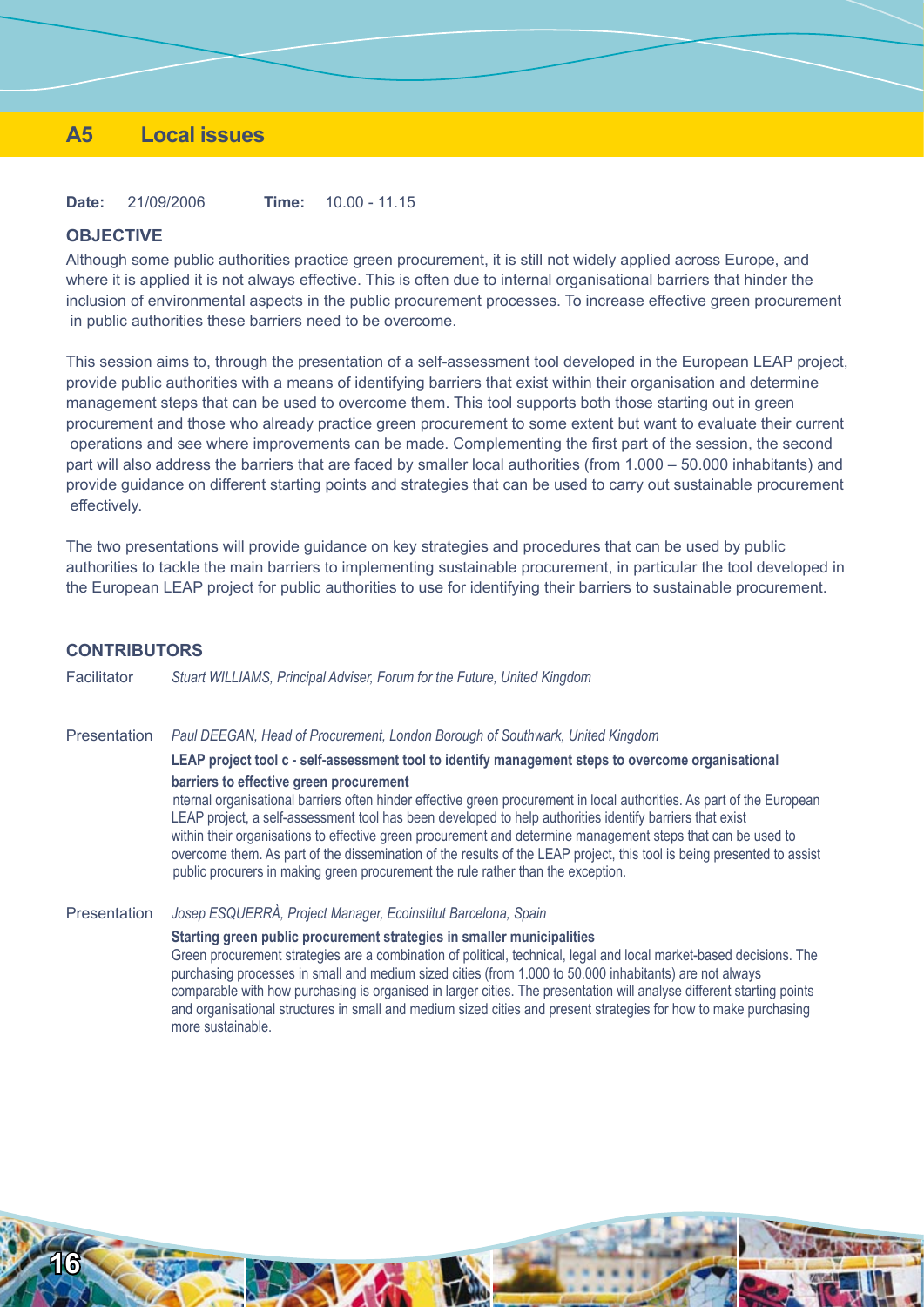## **A6 National policies**

**Date:** 21/09/2006 **Time:** 10.00 - 11.15

## **OBJECTIVE**

In Europe, the drivers for making public procurement more sustainable have been local governments. Recently, however, the topic of sustainable procurement has been taken up by an encouraging number of national governments, partly through the push by supra-national levels of government in Europe. It is important to recognise that mainstream implementation of sustainable public procurement across Europe, and in other world regions, requires the active commitment of all levels of government. National government policies, support and action in this field can serve to encourage further action by other levels of government and the private sector through their spending power - they are among the largest single buyers in a number of markets - and through their roles of being focal points in public life. National governments have a fundamental role to play in leading a nation on a path towards creating stronger, healthier and just societies, which endeavour to live within their environmental limits and promote more sustainable economies.

This session will present a selection of good practice examples from national governments in different world regions highlighting various approaches and strategies key to achieving success in this field. These will be provided from countries which have a long track record of implementing sustainable procurement policies and practices and others which have only recently taken up the challenge. The session will seek to inspire participants working in the public sector to 'take home' convincing arguments and strategies which serve to encourage further take up and avoid 'reinventing the wheel'.

#### **CONTRIBUTORS**

| Facilitator |  |  | Wolfgang TEUBNER, Executive Director, ICLEI European Secretariat |
|-------------|--|--|------------------------------------------------------------------|
|-------------|--|--|------------------------------------------------------------------|

Presentation *Dana Rachelle PETERSON, Senior Advisor, Sustainable Industry, Group, Ministry for the Environment, New Zealand* **New Zealand's "Govt3" programme: integrating good practice, purchasing, and partnerships** New Zealand's Govt3 programme supports agencies to walk the talk on New Zealand's national sustainability policies. Key focus areas of the programme include: motivating people, voluntary action, efficient resource use in daily business, procurement, flexibility, action plans, monitoring key indicators, and celebrating success. Although the programme began only three years ago, ninety percent of NZ's central government agencies are now participating, and expansion to other public sectors, e.g. local government, health, and education is anticipated.

Presentation *Gentaro NAKAYAMA, Deputy Director, Ministry of the Environment (MOE), Japan* **Promotion of green public purchasing policies in Japan** Japan was the first country in the world to enact the Green Purchasing Law (Law Concerning the Promotion of Procurement of Eco-friendly Goods and Services by the State and Other Entities) with the objective of (1) establishing the necessary provisions to encourage public administrations to procure eco-friendly goods, to provide information on ecofriendly goods and to encourage a shift in demand towards eco-friendly goods (2) establishing society which can enjoy sustainable development with a lower environmental impact (3) contributing to a sound and cultural lifestyle for citizens today and in the future. Products of over 200 items are now in the designated categories, and the law also includes the Kyoto Protocol Achievement Plan.

Intervention *Øystein SÆTRANG, Adviser, GRIP centre, Norway*

#### **Norwegian approach to green public procurement**

Norway has been active in GPP for more than 10 years. Guides, tools and criteria have been produced, and several lessons have been learnt along the way. Today Norway is more active than ever. Through the GRIP centre the Ministry of the Environment funds 11 experts whose sole mission is to help public procurement officers implement GPP. Norway's Public Procurement Act has included a green paragraph since 2001. A Green Procurement Task Force has been active since 2005, giving advice on GPP to the Ministry of the Environment. Through Nordic co-operation a product specific criteria base will soon be established. Norway will also make a National Action Plan on the subject of green and ethical procurement in 2007.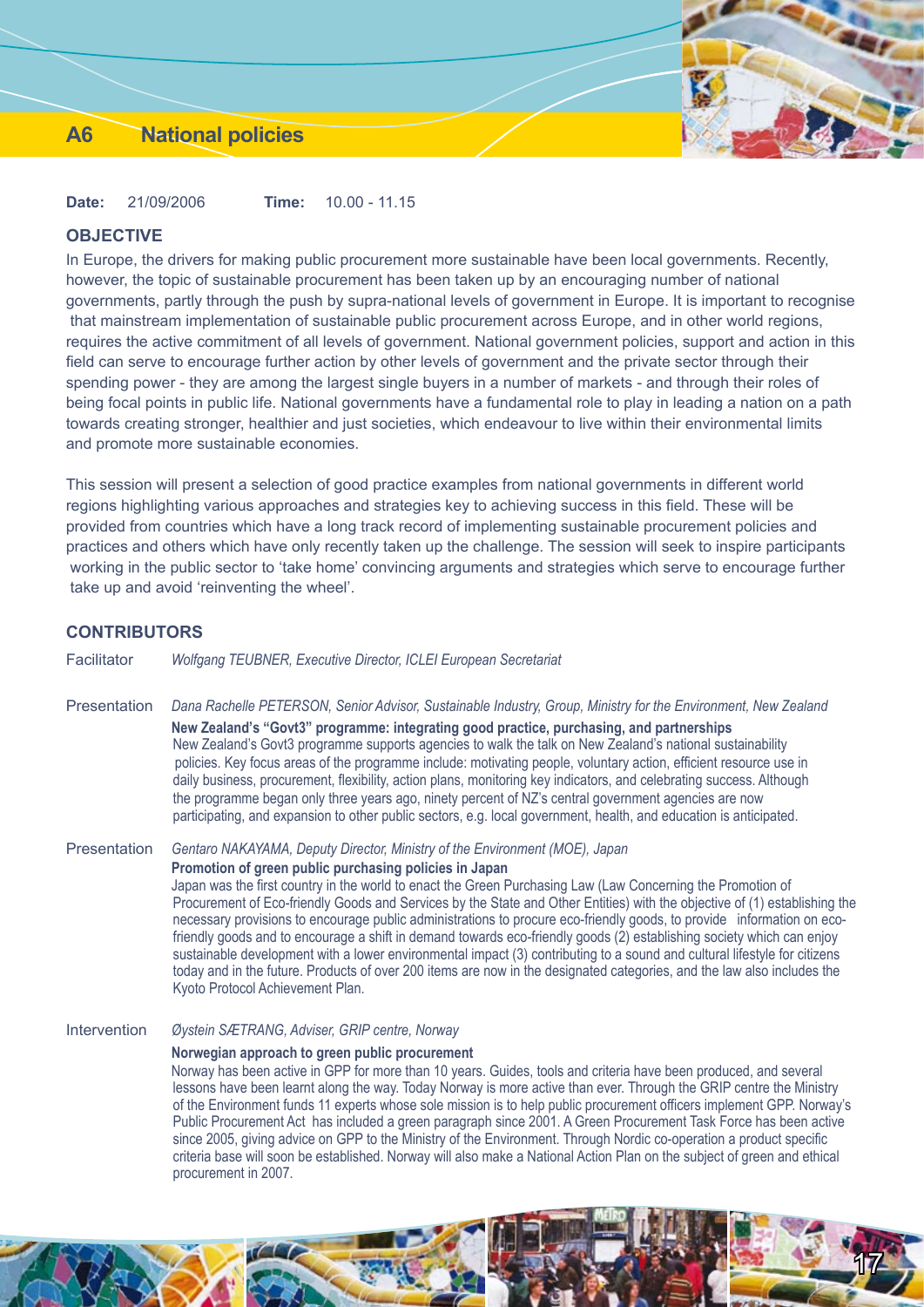## **B1 Buildings**

**Date:** 21/09/2006 **Time:** 11.45 - 13.00

#### **OBJECTIVE**

The construction industry is a sector of high relevance in terms of the environmental, social and economic responsibilities of business. In Europe, it accounts for approximately 50% of Europe's annual capital investment making it Europe's largest industrial employer. It is also one of the major consumers of energy – the buildings sector accounts for around 40% of final energy consumption in the European Community. The sector is characterised by numerous stakeholders and a very extensive supply chain, given the variety of materials and services it encompasses.

For most public authorities, new construction works and the renovation of existing buildings represent a major share of annual budgetary expenditures. Additionally, the running costs of publicly owned buildings, including heating/cooling, electricity, waste, hot and cold water provision, represent a significant proportion of public finances. In terms of procurement this sector is also probably the most complex, both in procedural terms, and in terms of the variety of materials and services procured.

This session will provide the latest European green purchasing criteria and standards developed through a multi-stakeholder consultation process and research carried out in the European DEEP project. The criteria and standards specifically tackle the issues of energy performance of buildings and the use of sustainable building materials.

## **CONTRIBUTORS**

Facilitator *Helmut LUSSER, Managing Director, Global to Local., United Kingdom* Presentation *Montserrat REUS MARTI, Sustainability Technician, Barcelona County Council, Spain* **Development of European criteria for energy efficiency in public buildings** One of the main aims of the DEEP project is to develop simple sustainability standards for any European local authority in Europe to use for new construction and major renovation works on public buildings. A series of concrete guidelines providing alternative approaches to address energy performance and sustainable building materials will be presented, equipping public administrations with the guidance they need. Presentation *Uwe WELTEKE-FABRICIUS, Member of Board, BUND-Friends of the Earth Germany, Germany* **Sustainable building materials - tools and criteria for public procurement**

Lessening the environmental impacts of materials used in public construction projects is currently very difficult for public purchasers. This presentation aims to go into more detail on this complex but environmentally very significant area with the aim of informing and motivating participants that solutions which make a difference are available.

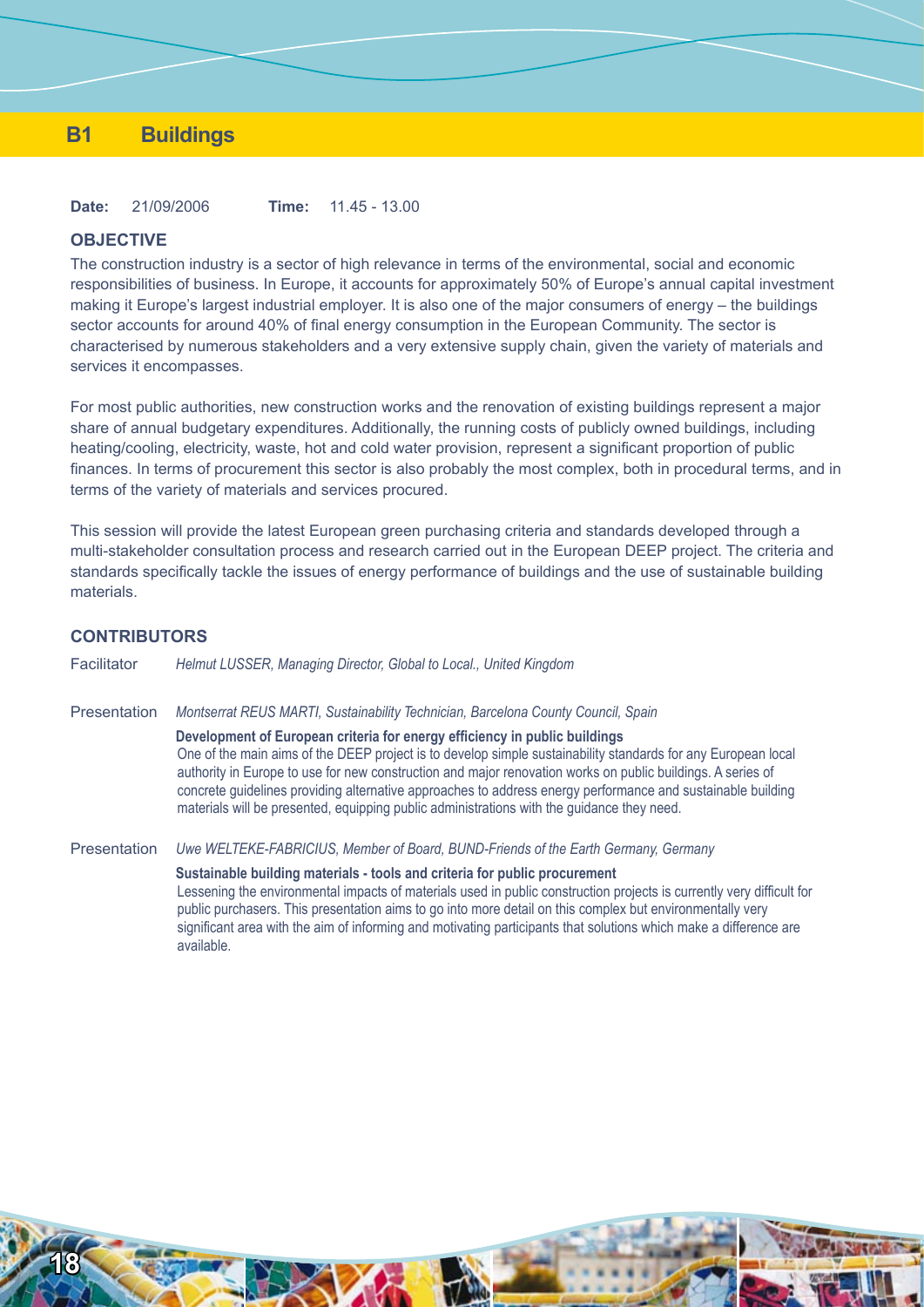**Date:** 21/09/2006 **Time:** 11.45 - 13.00

## **OBJECTIVE**

An Environmental Management System (EMS) is a management tool that can be used by organisations of all sizes to assess, improve, monitor and report on their environmental performance. Procedures are established to ensure that environmental improvements are on-going and that the EMS remains an appropriate and effective tool. The implementation of an EMS helps structure and implement environmental policies, since without those, putting policies into practice would be left to individual officers. The use of an EMS is especially relevant when considering purchasing activities. Buying goods, services and works is something that almost everyone is involved in at some time and a systematic approach to implement green procurement policies across the organisation is essential.

The session will provide participants with practical step by step guidance on how to integrate EMS procedures into public procurement processes. Best practice approaches and input from practitioners will complement the tools and guidelines demonstrating the benefits of taking an integrated, consistent approach to sustainable procurement.

The main presentation will provide details of the tool produced in the European LEAP project which serves to assist public authorities to integrate their EMS into their procurement process. The shorter contributions following will provide practical input on how the guidance provided in the main presentation is used in practice.

## **CONTRIBUTORS**

| Facilitator         | Massimiliano RUMIGNANI, Project Manager, Ecoinstitut Barcelona, Spain                                                                                                                                                                                                                                                                                                                                                                                                                                                                                                                                                                      |
|---------------------|--------------------------------------------------------------------------------------------------------------------------------------------------------------------------------------------------------------------------------------------------------------------------------------------------------------------------------------------------------------------------------------------------------------------------------------------------------------------------------------------------------------------------------------------------------------------------------------------------------------------------------------------|
| <b>Presentation</b> | Bruce COCKREAN, Director, Global to Local., United Kingdom                                                                                                                                                                                                                                                                                                                                                                                                                                                                                                                                                                                 |
|                     | <b>Integrating EMS into public procurement</b><br>Builds on work of the LEAP project and work with local authorities. Looks at how to most effectively integrate EMS<br>procedures into public procurement. What are the key procedures and key points of intervention in the procurement<br>process? How can it be ensured that the evidence base shows effective management of the most significant<br>environmental aspects through goods and services procurement? What support to give the supply chain? Can<br>sustainability be integrated into the procurement processes (CSR)?                                                    |
| Intervention        | Melanie WOSNER, Environmental Sustainability Officer, London Borough of Sutton, United Kingdom                                                                                                                                                                                                                                                                                                                                                                                                                                                                                                                                             |
|                     | Utilising EMS to monitor sustainable procurement<br>A practical example of how the London Borough of Sutton has improved its EMS to achieve greater staff<br>participation and monitoring. Steps taken to review and improve the existing EMS and using the EMS to monitor the<br>implementation of sustainable procurement policies will be highlighted.                                                                                                                                                                                                                                                                                  |
| Intervention        | Simone RICOTTA, ARPAT - Environmental Protection Agency, Tuscany - Environmental Education Office, Italy<br>The sustainable procurement activities and emas registration as an example of integration and<br>coherence for an environmental institution<br>ARPAT has carried out strategic activities on sustainable procurement, both for their own procuremernt and for the<br>adoption of sustainable procurement by local authorities. The "Procurement Policy", integrated with the EMAS<br>registration of the Agency represents a good example of coherence for public authorities, especially for an<br>environmental institution. |
|                     |                                                                                                                                                                                                                                                                                                                                                                                                                                                                                                                                                                                                                                            |

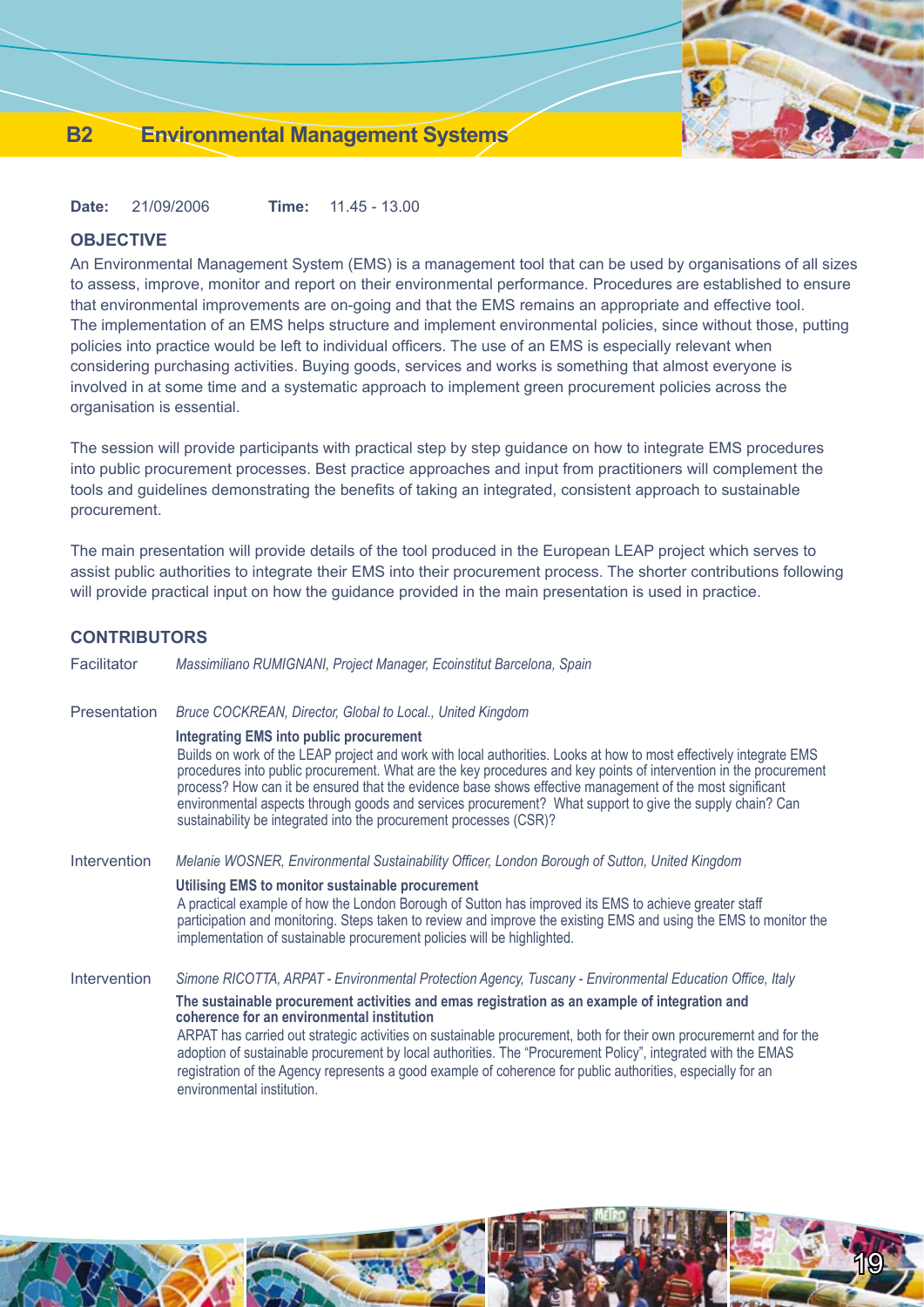## **B3 Labelling**

**Date:** 21/09/2006 **Time:** 11.45 - 13.00

#### **OBJECTIVE**

One of the barriers that procurers face when purchasing is how to best define a green product or service. Some of the instruments that are available to assist them in finding relevant information are eco-labelling or product labelling schemes - voluntary systems that certify the environmental performance of products and services. There are many voluntary (and mandatory) credible eco-labelling schemes available world-wide, run by governments, private entities and non-governmental organisations.

Without guiding standards and investigation by an independent third party, consumers may not be certain that the companies' assertions guarantee that each labelled product or service is an environmentally preferable alternative. This concern with credibility and impartiality has led to the formation of both private and public organisations providing third-party labelling. In many instances, such labelling has taken the form of eco-labels awarded to products approved by an eco-labelling program operated at a national or regional (i.e. multi-countries) level.

This session will present the latest insights into the relationship and synergy between eco-labelling and sustainable procurement. The session will also provide practical guidance on how to use eco-labels in the public procurement process by providing a critical appraisal on their use in the European context. A brief insight into labelling for fair trade products will also be given.

## **CONTRIBUTORS**

Facilitator *Julie SHANNON, Chief of Branch, EPA-Environmental Protection Agency, USA* Presentation *Ning YU, Chair, GEN-Global Ecolabelling Network* **The relationship and synergy between ecolabelling and green procurement** GEN's recent survey results on several EU countries and case studies for several Asian countries are presented to demonstrate the effectiveness and synergy of combining Type I ecolabelling and green procurement. Presentation *Charlotta FRENANDER, Senior Advisor, Swedish Environmental Management Council, Sweden* **Use of eco-labels within the European public procurement legal framework** The presentation will give a descriptoin of the possibilities and difficulties, advantages and disadvantages of using ecolabels in relation to legal aspects and market availability. Discussion and dialogue.

Intervention *Laura RODRIGUEZ, Fair Procura Coordinator, IDEAS, Spain* **Fair Trade labelling**

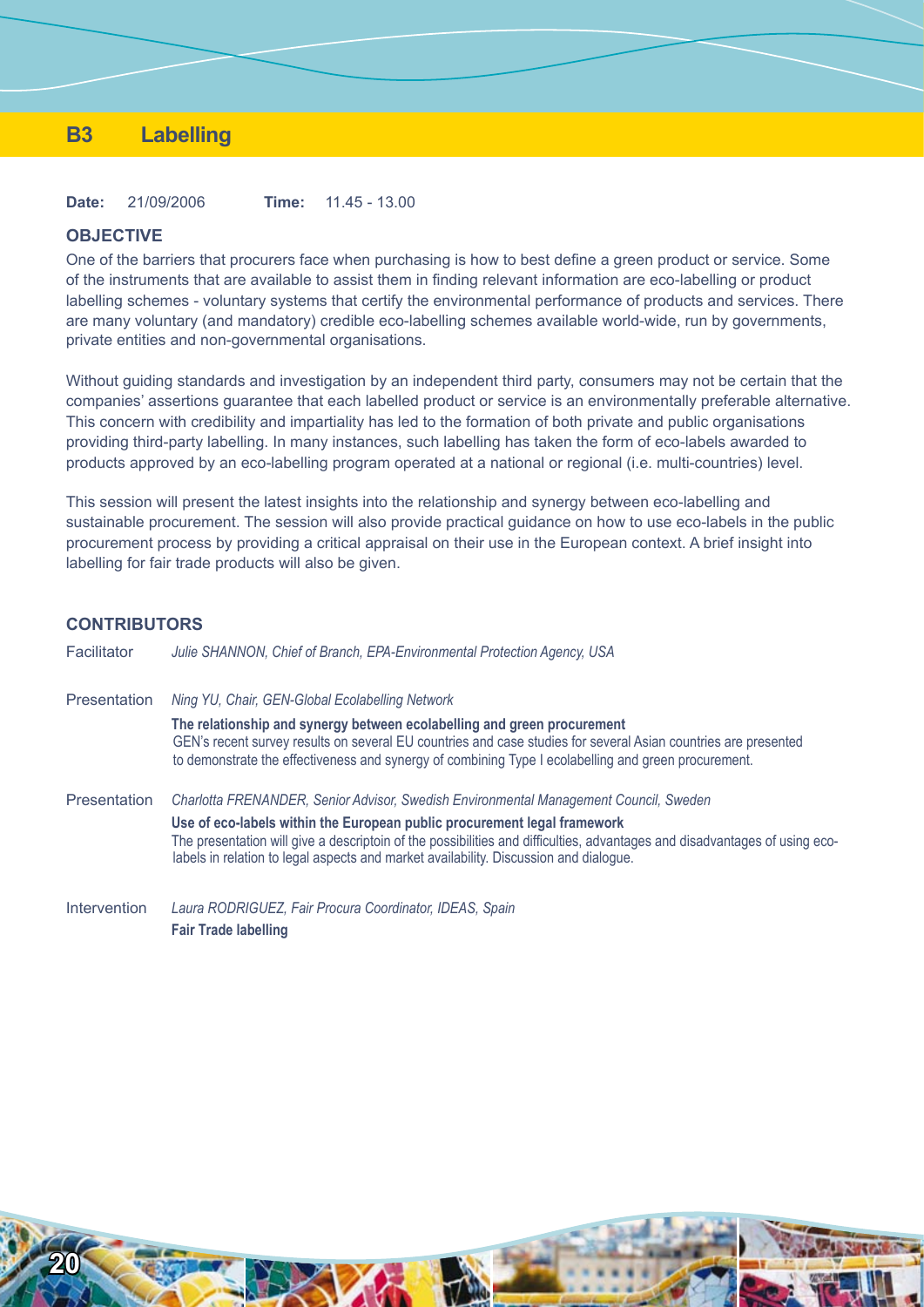## **B4 'Clean' clothes**

**Date:** 21/09/2006 **Time:** 11.45 - 13.00

## **OBJECTIVE**

Recent years have seen the focus of sustainable procurement largely on environmental and economic issues. However, the growing interest to include the social and ethical dimension into the procurement process clearly shows the need to broaden the focus of sustainable procurement. For legal and technical reasons, however, including social criteria into the public procurement process is often not as straightforward as applying environmental criteria.

All levels of government make large, commercially attractive purchases in workwear: police and fire department uniforms, workwear for public works, cleaning, etc. Supporting environmentally sustainable and labour friendly practices, promoting business opportunities for disadvantaged people, or supporting other ends that reflect the values of their citizens can boost economic development, especially important for developing countries.

This session will provide an overview on how the purchasing decisions of public authorities can be used to tackle social and ethical issues far down the supply chain. The strategies and achievements of the Clean Clothes Campaign and how responsible procurement of workwear is undertaken in practice will also be presented during the session. The session aims not only to inform participants about the issue at hand but also to provide participants with practical approaches and arguments to begin taking action.

## **CONTRIBUTORS**

| Facilitator  | Laura VALENTE DE MACEDO, Regional Director for Latin America and the Caribbean, ICLEI - Local Governments for<br>Sustainability                                                                                                                                                                                                                                                                                                                                                                                                           |
|--------------|-------------------------------------------------------------------------------------------------------------------------------------------------------------------------------------------------------------------------------------------------------------------------------------------------------------------------------------------------------------------------------------------------------------------------------------------------------------------------------------------------------------------------------------------|
| Presentation | Txema CASTIELLA, Director, Environmental Programmes, Barcelona City Council, Spain                                                                                                                                                                                                                                                                                                                                                                                                                                                        |
|              | Responsible procurement of workwear: how this is done in practice<br>European public administrations which have been leading on green public purchasing are now progressing in their<br>sustainability management policies to include social and ethical criteria in their public procurement decisions. This<br>presentation will focus more specifically on the legal and technical procedure of introducing ethical clauses when<br>purchasing workwear, and how codes, labels and other certification schemes can assist the process. |
| Presentation | Albert SALES CAMPOS, Campaign Responsible, Setem Catalunya, Clean Clothes Campaign, Spain                                                                                                                                                                                                                                                                                                                                                                                                                                                 |
|              | Ethical public procurement of workwear: Clean Clothes Communities in Catalonia.<br>Information about the Ethical Public Procurement Network in Catalonia will be presented as well as how<br>coordinated work between NGOs and public authorities can improve the implementation of ethical criteria in public<br>purchases.                                                                                                                                                                                                              |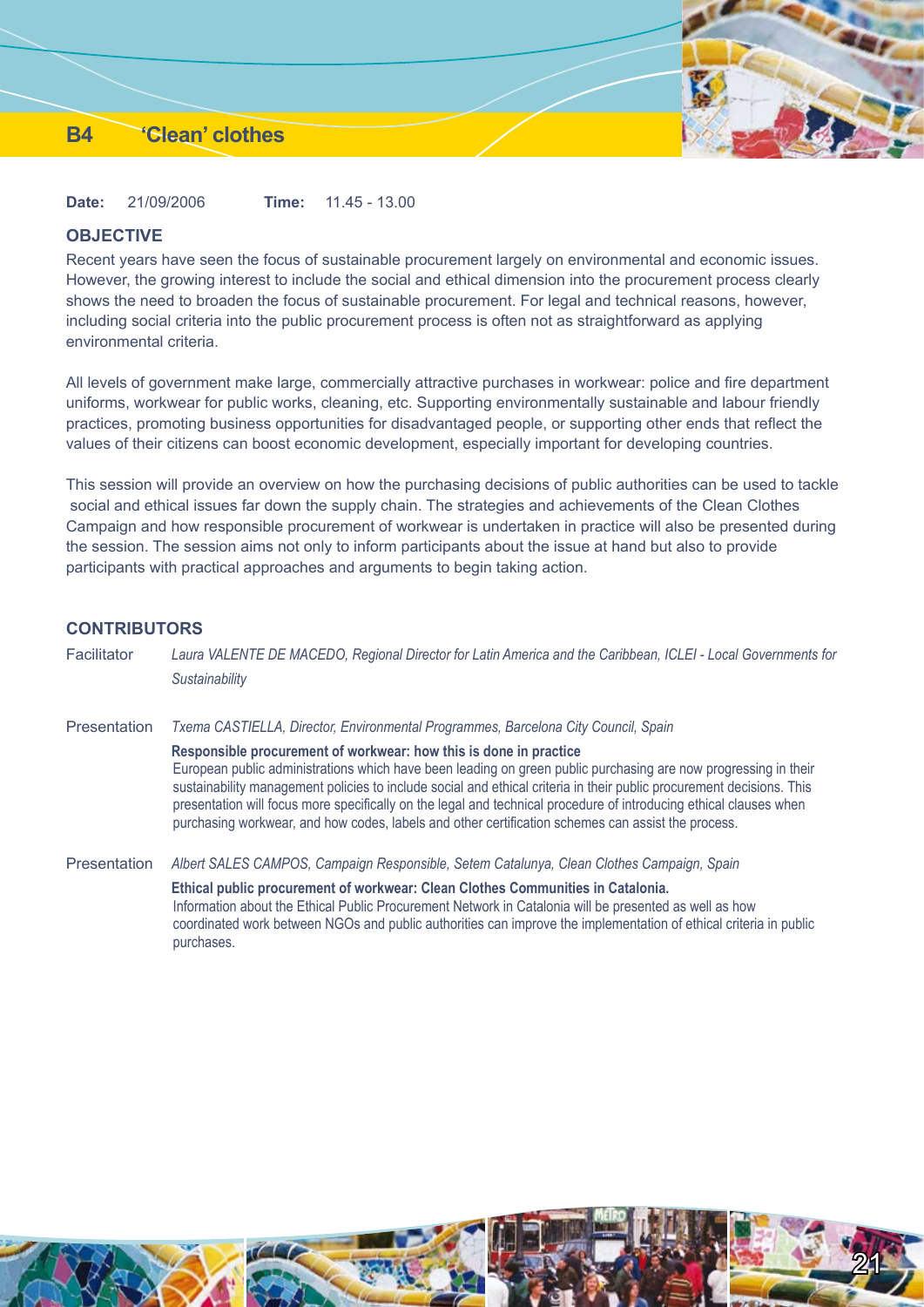## **B5 Local policies**

**Date:** 21/09/2006 **Time:** 11.45 - 13.00

#### **OBJECTIVE**

Sustainable public procurement practices can be carried out at an individual level by public officers and / or by departments committed to sustainable development. If a generalised and efficient approach is to be undertaken, it will be necessary to have a reference framework and guidelines such as through a green public procurement policy, that will require all departments of the public authority to introduce green criteria into their procurement activities. In order to have such a general policy it is necessary to have political commitment at the highest level in the organisation. This is important for the development of the policy itself and of greater importance for its enforcement.

How can local authorities communicate commitment by setting the right policy to influence action? This session will answer this question by providing participants with the knowledge of how successful policy can be set up in practice. One of the tools developed in the European LEAP project, which addresses the key aspects that any public authority should consider for developing a policy on green procurement, will be presented. The guidance provided through the LEAP tool will be complemented by a presentation on how the European City of Vienna has successfully put their green procurement policy into practice. The goal is to gather an overview of ideas on the issues and to have a debate on the feasibility and applicability of the tools and approaches presented in different public authorities across the world.

## **CONTRIBUTORS**

**22**

Facilitator *Katerina KAPETANAKI, Environmental Specialist, Municipality of Amaroussion, Greece*

Presentation *Aure ADELL QUEROL, Project Officer, ICLEI European Secretariat*

## **LEAP tool A – developing and implementing a green procurement policy**

When drafting a sustainable procurement policy it's often forgotten to incorporate other necessary aspects apart from the objectives in order for it to be more accurate and efficient. LEAP tool A wants to help any public authority with the drafting of their own green procurement policy (independent of its scope: general green procurement policy or product/ topic focused policy).

Presentation *Eva PERSY, Deputy Project Leader, Oekokauf Wien, Austria* **ÖkoKauf Wien: How to make use of 5 billion Euro in purchasing power** The project "OekoKauf Wien" (Eco Buy Vienna) was launched in 1999 to restructure purchasing and procurement processes in the Vienna City Administration. It is based on several catalogues of criteria that specify ecological recommendations for products and services required by the City of Vienna.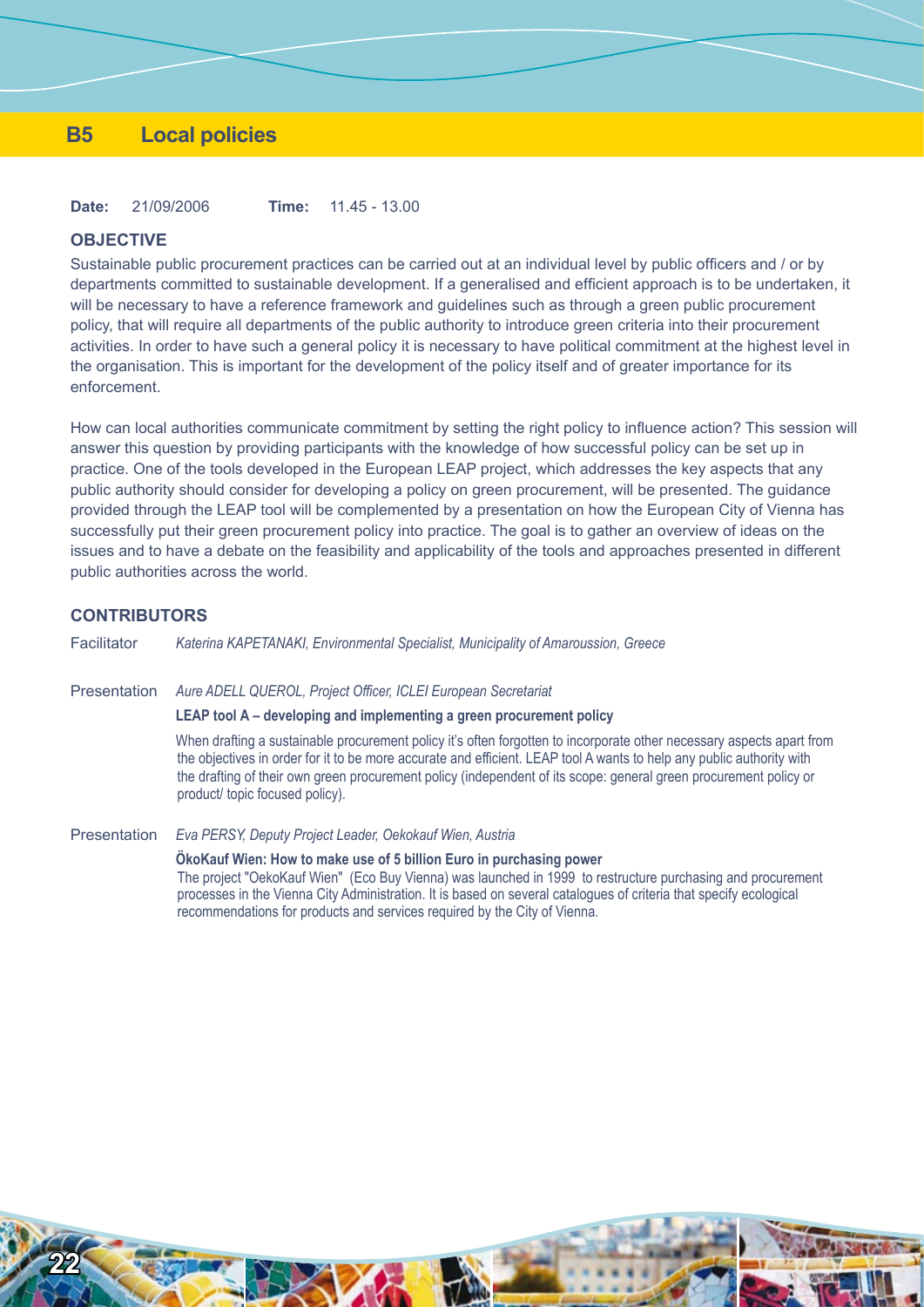## **B6 Regional cooperation**

**Date:** 21/09/2006 **Time:** 11.45 - 13.00

## **OBJECTIVE**

The regional level of government in most European countries is key to the strategic implementation of sustainable development due to their responsibilities and relative scale. Regions are strategic enough to make connections between issues but small enough to reflect more local needs and therefore are considered to be a very strategic partner to have on the side of policy-makers and practitioners working on sustainable procurement. Recognising sustainable procurement and consumption as key strategic issues in local and regional government is crucial to improving performance.

This session will address the issue of how regional governments can fulfil an essential role in driving the sustainable procurement agenda further in their region. What are some of the approaches that work and what opportunities exist for kick starting actions and benefiting from creating synergies?

The session will provide two presentations and an expert intervention on a number of different approaches taken forward by European regional governments in Spain, Italy and the United Kingdom in order to strengthen activities in their regions on sustainable procurement.

## **CONTRIBUTORS**

| Facilitator  | Livia MAZZÀ, Environmental Consultant, Ecosistemi, Italy                                                                                                                                                                                                                                                                                                                                                           |
|--------------|--------------------------------------------------------------------------------------------------------------------------------------------------------------------------------------------------------------------------------------------------------------------------------------------------------------------------------------------------------------------------------------------------------------------|
| Presentation | Deborah DAZZI, Task Force Regional Environment Authority, Lombardy Region, Italy                                                                                                                                                                                                                                                                                                                                   |
|              | Actions to promote sustainable public procurement in the Lombardy region<br>The presentation will provide useful examples of tools, e.g. criteria, help desks and technical assistance, which<br>can be implemented by regional authorities. It will also highlight the region's approach to municipal capacity building<br>for achieving results in sustainable procurement.                                      |
| Presentation | Domènec CUCURULL DESCÀRREGA, Head of Environment Department, Barcelona Provincial Council, Spain                                                                                                                                                                                                                                                                                                                   |
|              | Implementing green public procurement in Barcelona Provincial Council<br>Barcelona Provincial Council is implementing green public procurement through a plan for optimising resources<br>and working with municipalities through the green procurement workgroup of the network of Cities and Towns<br>towards Sustainability.                                                                                    |
| Intervention | Nicole FLETCHER, Acting Sustainable Procurement Manager, London Borough of Camden, United Kingdom                                                                                                                                                                                                                                                                                                                  |
|              | London boroughs working together towards sustainable procurement<br>Many tools to overcome barriers to sustainable procurement have been developed, but local authorities are not<br>making good use of them. A coordinated and cooperative approach is required. The London Centre of Excellence<br>(LCE) project is actively working to undertake this coordinated approach with London Borough councils, whilst |

actively involving industry to move forward the sustainable procurement agenda.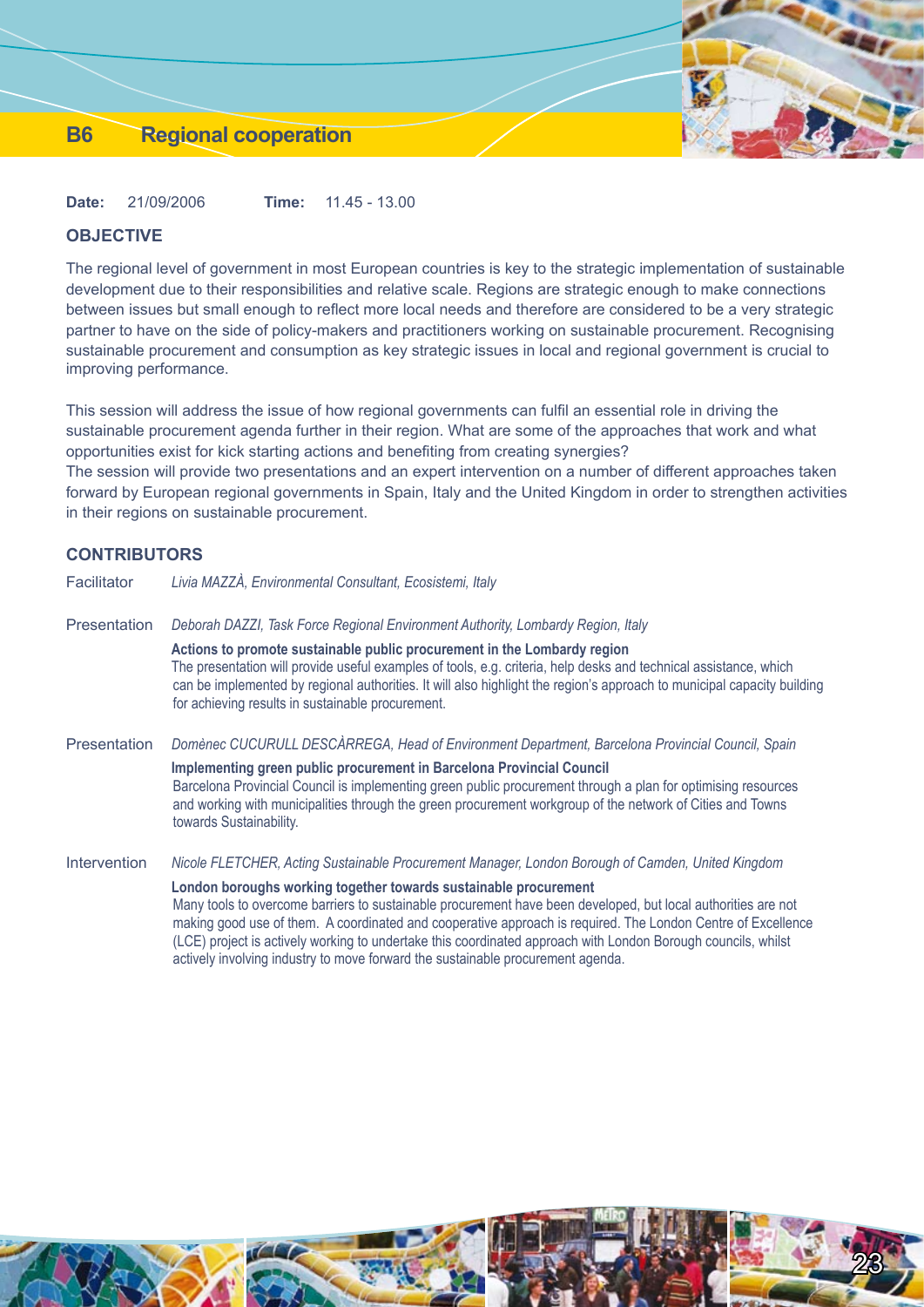## **C1 Sustainable joint procurement**

**Date:** 21/09/2006 **Time:** 15.15 - 16.30

## **OBJECTIVE**

How can public authorities effectively join their purchasing power to reap the benefits of sustainable product markets? By joining the purchasing actions of several authorities, major environmental and financial benefits can be achieved. Buying in bulk can help to provide vital markets for new innovative green products and services or help to introduce products into new national markets. At the same time increasing quantities can of course lower prices, and the administrative savings of having only one purchasing action for several authorities can also prove significant.

In some countries joint green purchasing is organised on a regular basis, whereas in other countries there are little or no experiences with this approach. This session aims to demonstrate that joint green procurement can be carried out effectively in any country, and will present examples of how this was carried out in five European countries within the LEAP project. The examples have been used to develop a tool to assist public authorities to set up and carry out joint green procurement actions. A presentation on the successful approach used by the Eco-Procurement Service from Vorarlberg in Austria will provide further practical insights on the use of this strategy by a regional administration. Following the break, discussions will continue in Session D1 which will explore how regional and national networks on joint green procurement can be set up.

## **CONTRIBUTORS**

**24**

Facilitator *Anna DODD, Team Leader, Environment, Leicester City Council, United Kingdom*

Presentation *Aure ADELL QUEROL, Project Officer, ICLEI European Secretariat*

#### **Joint procurement actions within the LEAP project**

Several approaches used to organise joint procurement will be presented, each supported by practical cases carried out within the LEAP Project. The presentation will highlight the opportunities and barriers to setting-up and carrying out international and national joint procurement activities and how the tool developed in the LEAP project can be used to assist implementation.

Presentation *Dietmar LENZ, Project Leader Ecological Procurement, Environmental Organisation Vorarlberg, Austria*

#### **Joint Eco-Procurement in Vorarlberg (Austria)**

The Umweltverband Vorarlberg (Environmental Association working with all 96 municipalities in the region) has been organising joint procurement for its members since 2002. The approach is voluntary and has been a great success - the motivating factors being reduced environmental degradation, lower prices achieved by purchasing in bulk and a reduction in administration work.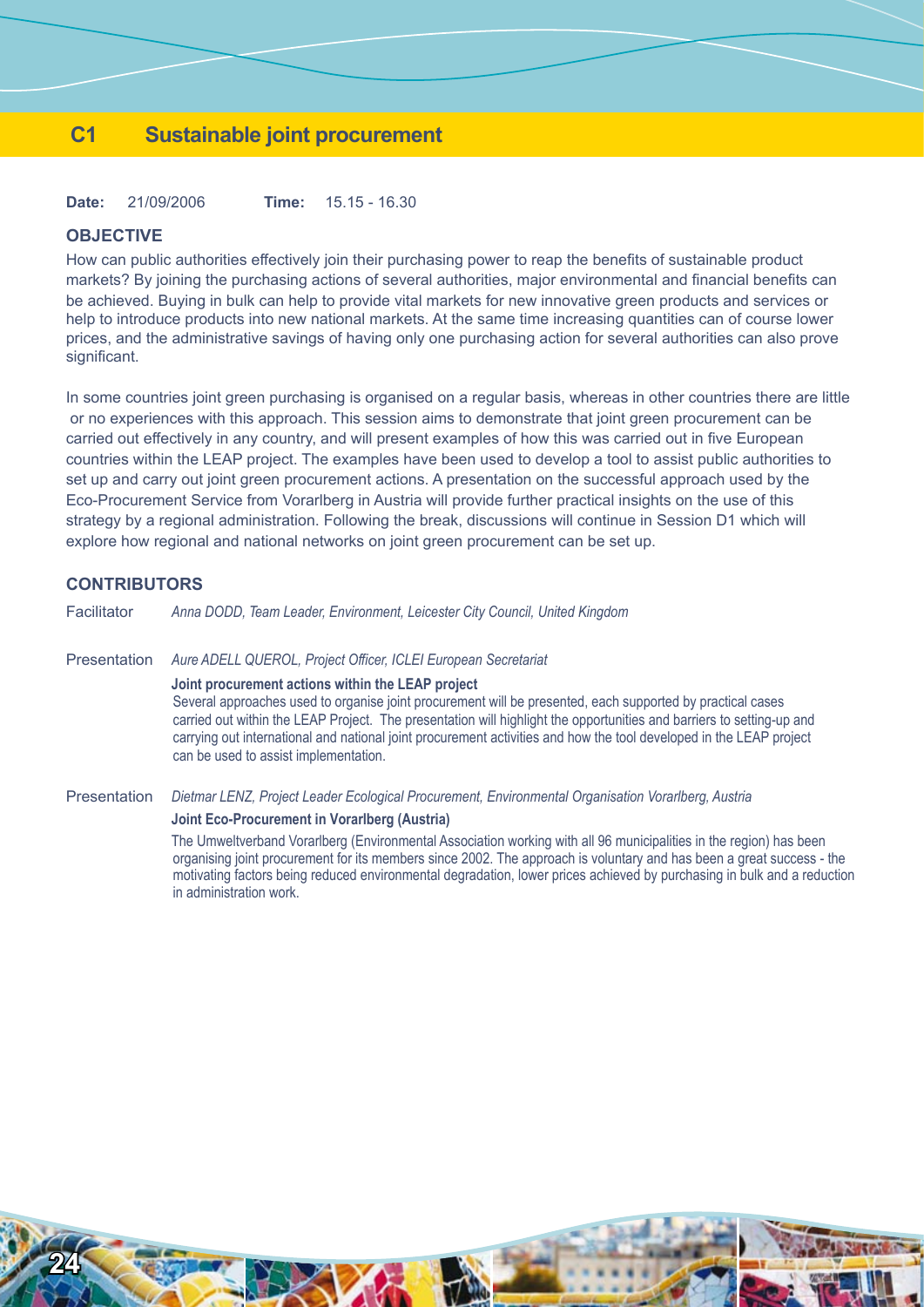## **C2 Developing & less developed countries**

**Date:** 21/09/2006 **Time:** 15.15 - 16.30

## **OBJECTIVE**

What can be done to further promote sustainable purchasing in developing and less developed countries?

While regulation plays a role in ensuring environmental compliance of manufacturers and suppliers, the integration of sustainability criteria in the public procurement and supply of goods and services provides real commercial incentives for local markets to grow more sustainably. Public Procurement has a tremendous impact on national economies, as it represents some 10-15% of GDP in OECD countries. In developing countries, which generally have a higher share of state consumption (which includes public procurement) than OECD countries, the share is likely to be higher. This level of purchasing power represents a huge opportunity for exercising significant market leverage in encouraging the production and supply of more sustainable goods and services and achieving policy objectives.

This session will present some activities taking place in different world regions, and consider how procurement can be linked to local sustainability priorities. The session will also examine how public authorities in developing and less developed countries may be encouraged to implement sustainable procurement, what kind of tools can provide assistance, and how experiences from more developed countries may be used in differing contexts. The session will present three different approaches used primarily by local governments in the Philippines, India and Malaysia.

## **CONTRIBUTORS**

| Facilitator         | Isabella MARRAS, Project Officer, UNEP - DTIE                                                                                                                                                                                                                                                                                 |
|---------------------|-------------------------------------------------------------------------------------------------------------------------------------------------------------------------------------------------------------------------------------------------------------------------------------------------------------------------------|
| <b>Presentation</b> | Valéria D'AMICO DE LIMA, Coordinator of Green Procurement Project, São Paolo State Government, Brazil<br>The São Paolo State Government's experience                                                                                                                                                                          |
|                     | The Government of São Paolo is responsible for the second largest acquisition volume in Brazil, being surpassed only<br>by the Federal Government. The sustainable procurement project introduces environmental criteria into the acquisition of<br>goods, services and engineering services.                                 |
| <b>Presentation</b> | Mandar PARASNIS, Principal Consultant, E2KM Group, India                                                                                                                                                                                                                                                                      |
|                     | Greening supply chains and green purchasing in India<br>Results of preliminary research carried out in India to understand the status of green supply chain activities in<br>industries, green purchasing in public as well as private sector and availability of eco-products for consumers in<br>general will be presented. |
| <b>Presentation</b> | Augustine KOH, Secretary General, Green Purchase Network Malaysia, Malaysia                                                                                                                                                                                                                                                   |
|                     | Implementing green purchasing and key activities in developing countries: Key considerations<br>Issues and barriers in implementing green purchasing. Strategies for promoting green purchasing in Malaysia and<br>the ASEAN region.                                                                                          |

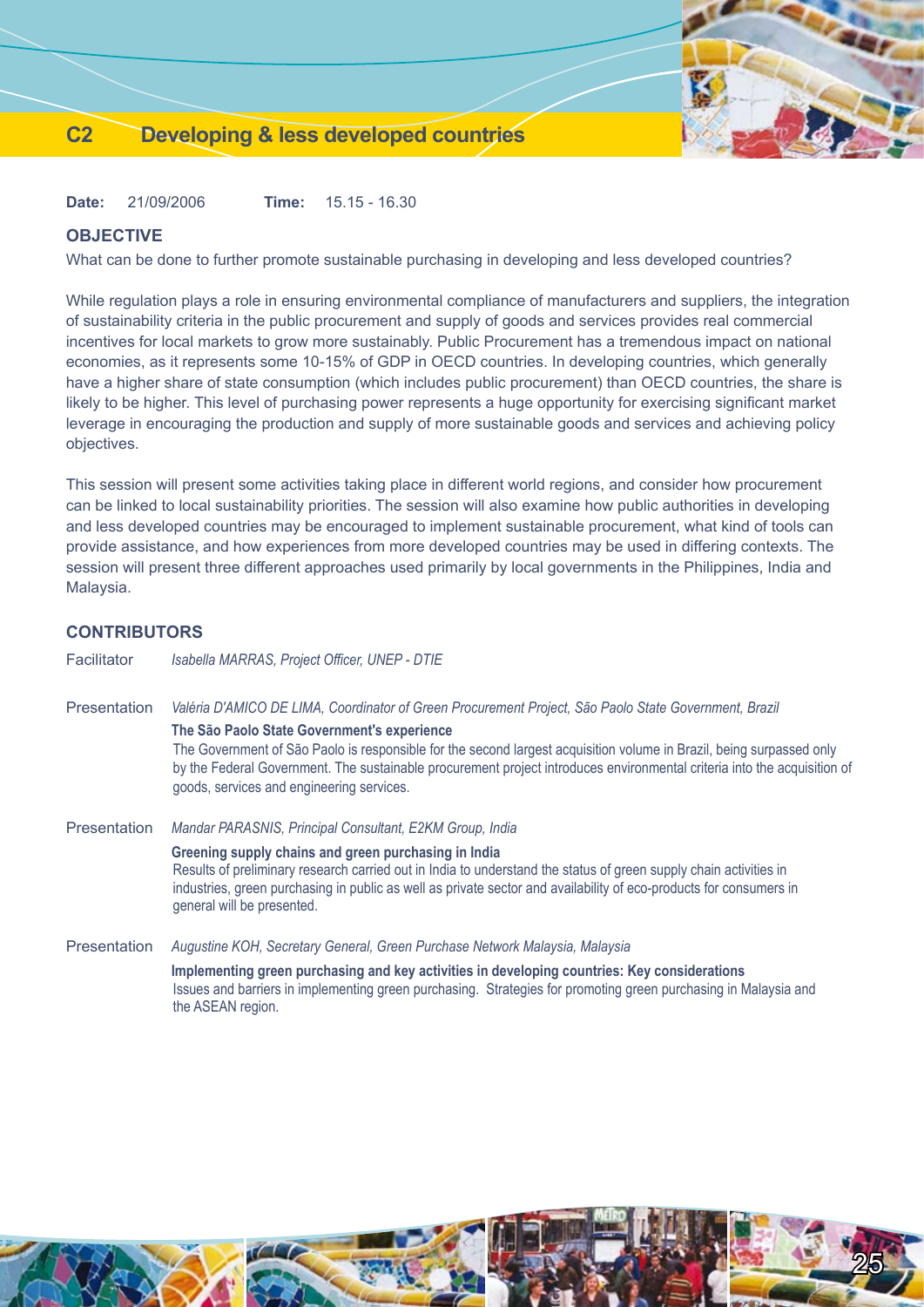## **C3 Mainstreaming sustainable procurement**

**Date:** 21/09/2006 **Time:** 15.15 - 16.30

## **OBJECTIVE**

Turning the purchasing power of public authorities into a mechanism which results in products and services becoming more environmentally-friendly or sustainable can achieve enormous benefits for the local and global environment. While the action of one local government implementing sustainable procurement can be very rewarding to the local environment, mainstreaming the efforts of regional or national governments offers the potential for achieving not only greater environmental benefits but also substantial efficiency gains.

This session will present two different approaches to mainstreaming sustainable procurement undertaken by a national government in Asia and a regional government in Europe. The first is the approach used in the Republic of Korea where the use of the national procurement system by Korean public authorities has resulted in achieving impressive results on the amount of green products purchased. The second is the new approach being implemented by the Catalan government in Spain, which aims to set up a regional action plan to mainstream sustainable procurement in the autonomous region of Catalunya.

## **CONTRIBUTORS**

| Facilitator  | Grace STEAD, LA 21 Coordinator, City of Cape Town, South Africa                                                                                                                                                                                                                                                                                      |
|--------------|------------------------------------------------------------------------------------------------------------------------------------------------------------------------------------------------------------------------------------------------------------------------------------------------------------------------------------------------------|
| Presentation | Seung-Sik MOON, General Manager, KOECO (Korea Eco-Products Institute), Republic of Korea                                                                                                                                                                                                                                                             |
|              | Green purchasing in Korea using the National Procurement System (NPS)<br>One of the most powerful tools for fostering green procurement has been to use the NPS. Through the NPS, Korean<br>public organisations have purchased green products worth more than 434 million dollars in 2005 alone and up until June<br>this year 410 million dollars. |
| Presentation | Salvador SAMITIER I MARTÍ, Head of Environmental Qualification Unit, Government of Catalonia, Spain                                                                                                                                                                                                                                                  |
|              | Green public procurement in Catalonia: a methodical approach<br>In October 2005 the Catalan Government made a commitment to consider green procurement as one of the paths<br>needed to reach the environmental goals the Catalan society has asked for. A five step approach is being used.                                                         |

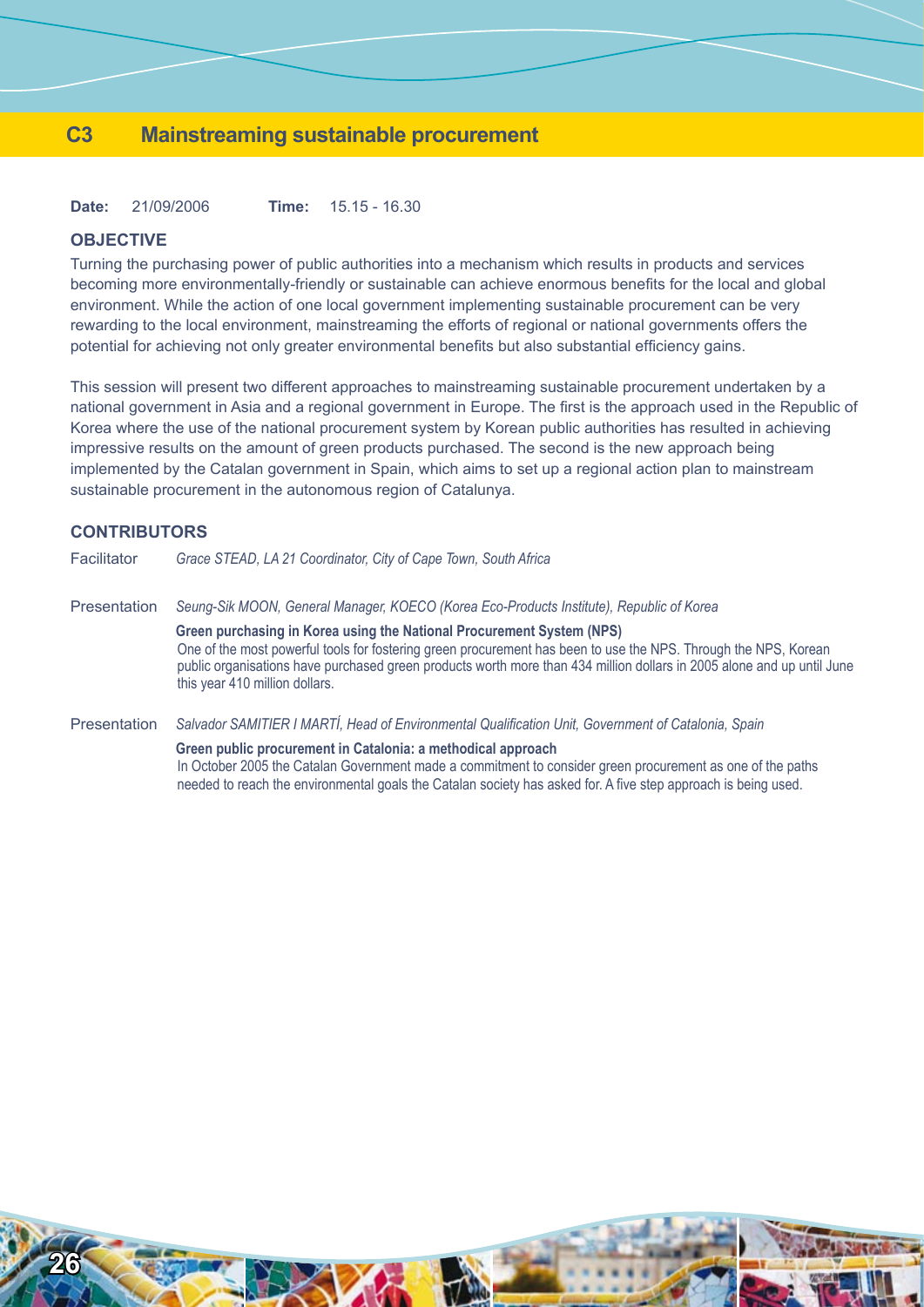## **C4 Life Cycle Costing**

**Date:** 21/09/2006 **Time:** 15.15 - 16.30

## **OBJECTIVE**

When buying products, services and works normally only the purchasing price is considered. However, during the whole life span of that product or service other expenditures are generated, for example, due to running costs, maintenance requirements and disposal costs. These are the indirect costs that in some cases can represent a substantial amount of money - at times more than the initial purchase price. The sum of the direct and indirect costs which come up during the life span of goods or service are known as Life Cycle Costs (LCC) and represent a more real cost.

Several surveys undertaken in Europe reveal that one of the main barriers to introducing sustainability criteria into public tenders is that sustainable product and service alternatives are more expensive. That argument is not always correct as some sustainable products and services are cheaper or are priced similarly to conventional products and services. However, if LCC is taken into consideration, conventional products and services can turn out to be more expensive.

This session will provide practical information on the concept of LCC and the various accounting aspects requiring consideration when calculating the LCC of products and services. The session will also provide different methods to calculate LCC and explain how public purchasers can introduce LCC into their calls for tenders.

## **CONTRIBUTORS**

| Facilitator         | Didier BERGERET, European Projects Coordinator, Association AUXILIA, France                                                                                                                                                                                                                                                                                                                                                                                                                                                                                                                                                                                                  |
|---------------------|------------------------------------------------------------------------------------------------------------------------------------------------------------------------------------------------------------------------------------------------------------------------------------------------------------------------------------------------------------------------------------------------------------------------------------------------------------------------------------------------------------------------------------------------------------------------------------------------------------------------------------------------------------------------------|
| Presentation        | Maria MATHIASSON LAXVIK, Head of Procurement Unit, City of Stockholm, Sweden                                                                                                                                                                                                                                                                                                                                                                                                                                                                                                                                                                                                 |
| Presentation        | Anna LIPKIN, Purchaser/Project Leader, Environmental Procurement, Sweden                                                                                                                                                                                                                                                                                                                                                                                                                                                                                                                                                                                                     |
|                     | Life Cycle Costs in public procurement<br>To reach its goal to become an ecological sustainable city, the city of Stockholm has initiated the project Eco<br>Procurement in Stockholm. Within the project one of the most important tasks has been to produce a guide to life<br>cycle costs (LCC) in public procurement. The guide is the result of the cooperation between the City, technical<br>consultants and procurement consultants. The presentation will focus on the steps of the procurement process<br>where considerations of LCC should be given. It will also give some examples of parameters that influence the<br>LCC of different products and services. |
| Presentation        | Andrea IMMENDOERFER, Consultant, Energy for Sustainable Development Ltd, United Kingdom                                                                                                                                                                                                                                                                                                                                                                                                                                                                                                                                                                                      |
|                     | LECCATO: Life Cycle Costing, a tool for energy efficient procurement<br>Presentation of a tool that allows public administrations to conduct LCC calculation of energy consuming and / or<br>water consuming equipment over a 25 year life cycle and compare this with two alternative options. The tool may<br>also be used for whole buildings.                                                                                                                                                                                                                                                                                                                            |
| <b>Intervention</b> | Jean LALO, Development Director, Prosign, France                                                                                                                                                                                                                                                                                                                                                                                                                                                                                                                                                                                                                             |
|                     | <b>Green and healthy</b><br>After having launched Typhon in 1996, the first eco-labelled high performance waterborne paint for road marking, Prosign<br>has decided to withdraw in 2005 the toluen based paint. Prosign will explain the sustainable route which has been taken<br>from pollution to eco-design and the difficulties encountered so far. Prosign will present a case study on a life cycle<br>analysis done on thermoplastic road marking materials which compare those made of renewable resources and those<br>made of non-renewable ones.                                                                                                                 |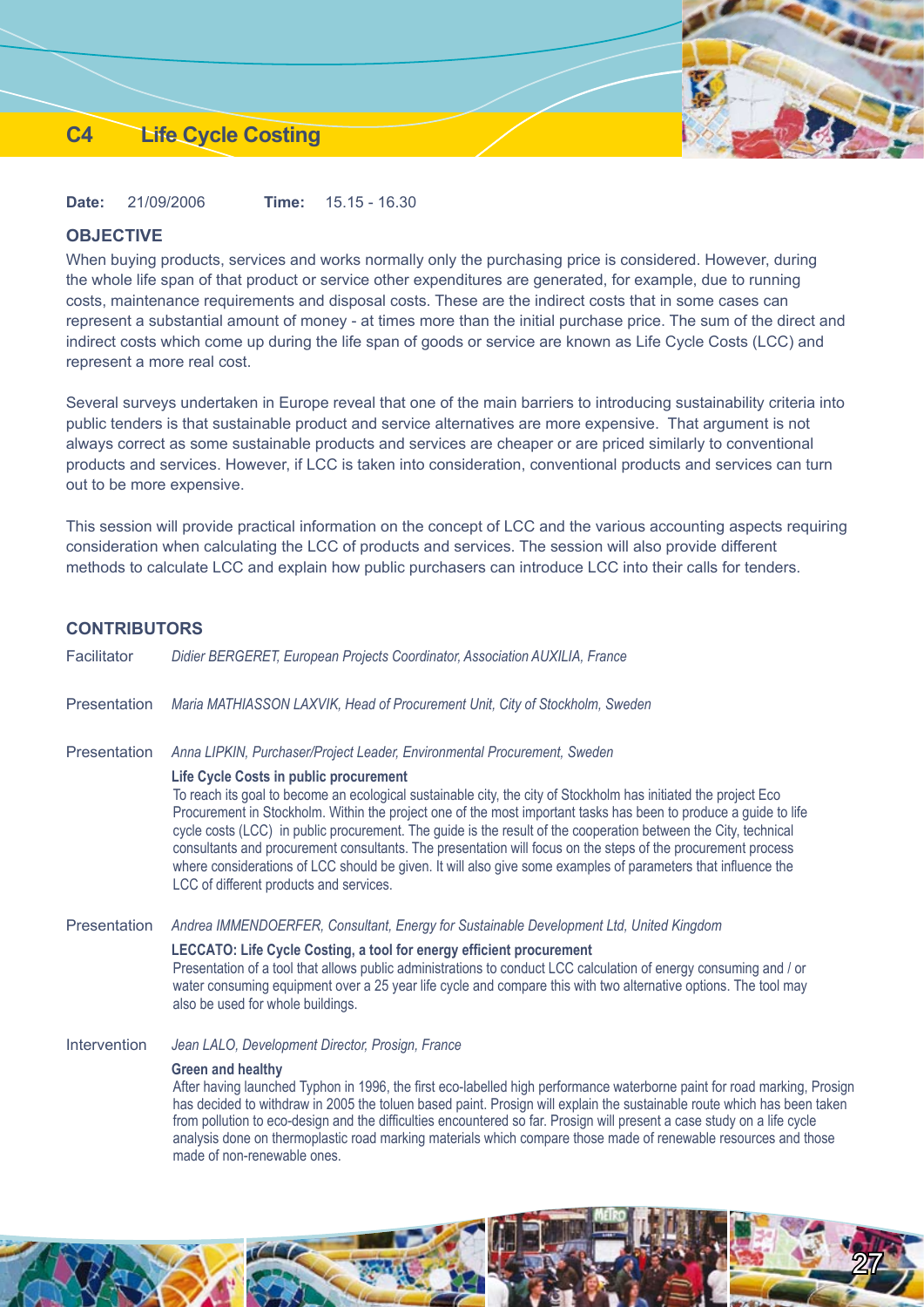## **C5 Fair trade training**

**Date:** 21/09/2006 **Time:** 15.15 - 16.30

## **OBJECTIVE**

As the general public becomes increasingly aware and supportive of the concept of Fair Trade, public authorities across Europe are becoming more and more interested to purchase Fair Trade products. However barriers remain to implementation – not least concerns about how to do this within European procurement rules, and a fear that this will lead to high price increases.

This two-hour session will provide clear guidance to public authorities on how to introduce Fair Trade into procurement. The session will include information on how public purchasers can minimise legal risks and price increases, together with ideas on complementary activities such as awareness raising.

The training session is targeted to local authority officers involved in practical implementation, but would also be of interest to other stakeholders and multipliers keen to support Fair Trade. This session will run to the close of day two.

## **CONTRIBUTORS**

| <b>Trainer</b>      | Simon CLEMENT, Project Coordinator, ICLEI European Secretariat                                                            |
|---------------------|---------------------------------------------------------------------------------------------------------------------------|
| <b>Trainer</b>      | Peter DEFRANCESCHI, Project Officer, ICLEI European Secretariat                                                           |
| <b>Presentation</b> | Lee SWEPSTON, Senior Adviser on Human Rights, ILO-International Labour Organization<br>Fair Trade and the role of the ILO |
| <b>Presentation</b> | Laura RODRIGUEZ, Fair Procura Coordinator, IDEAS, Spain                                                                   |
|                     | Fair Trade procurement in Spain - regional and national initiatives                                                       |

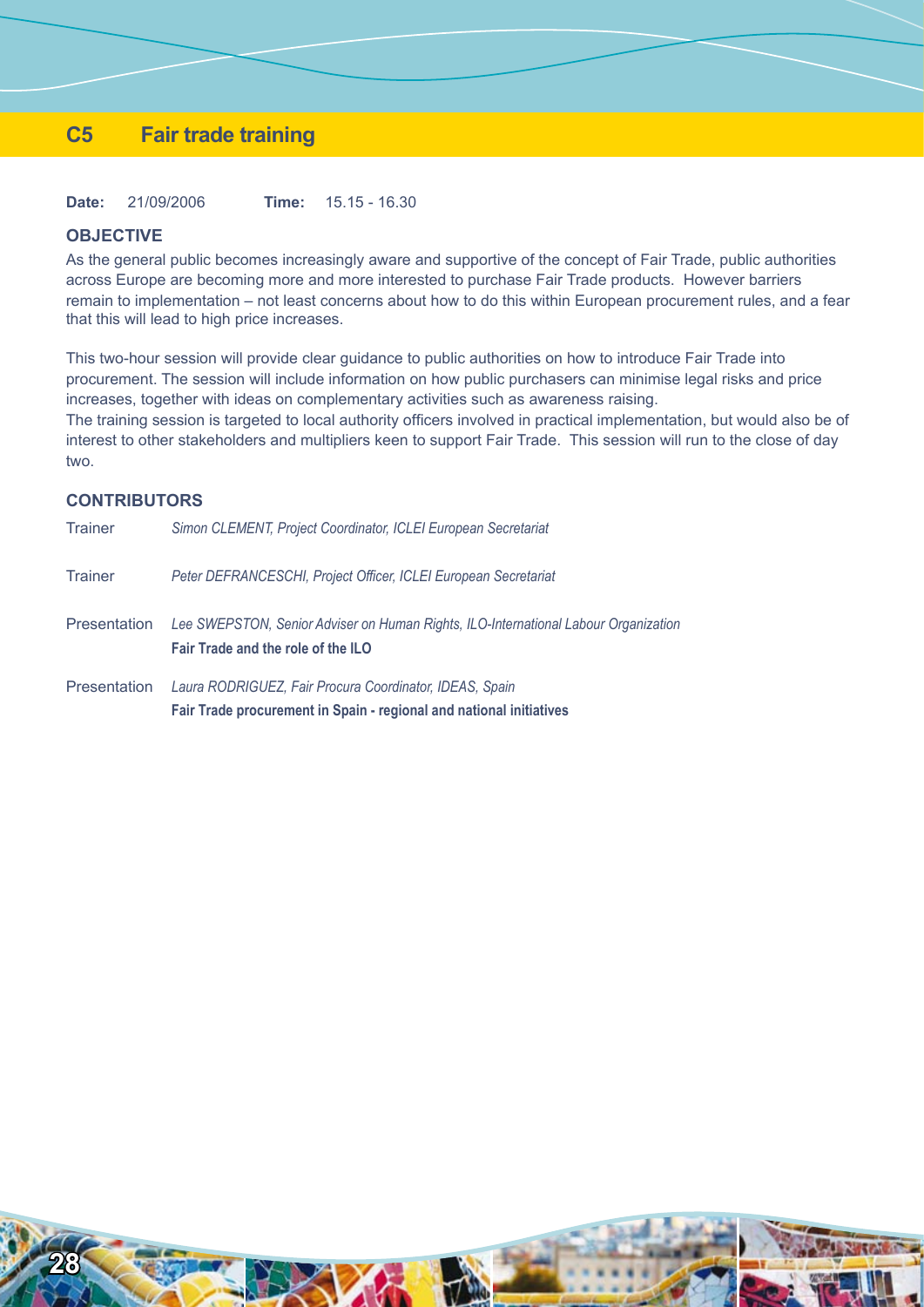## **D1 Sustainable joint procurement**

**Date:** 21/09/2006 **Time:** 16.50 - 18.00

#### **OBJECTIVE**

**CONTRIBUTORS**

Following on from presentations and discussions in Session C1 demonstrating the potential and applicability of joint procurement in any country, this session will focus on how joint procurement can best be co-ordinated at the regional or national level - including the option of setting up permanent networks or institutions - or looser, one-off arrangements and how the initial challenges can best be addressed.

This session will provide an interactive lively discussion involving a panel of experts on the strategies and co-ordination of joint green procurement actions by public authorities. The main question that will be addressed in this session is how can joint green procurement best be co-ordinated at the regional or national governmental level to take advantage of the benefits this strategy can achieve.

A panel consisting primarily of representatives who will provide a short insight into the one-off joint procurement actions undertaken the by Greece, Spain and Portugal as part of the European LEAP project. Each representative will provide a short intervention on the organisational benefits of the approaches they have undertaken, together with a short description of the key challenges to initiating joint green procurement.

Following the interventions from the panellists, a discussion will take place with questions to the panel by the audience, and led by the facilitator to help give session participants ideas about how they may begin, support or expand existing joint green procurement activities in their organisations.

|                  | <b>CONTRIBUTORS</b>                                                                                 |  |  |
|------------------|-----------------------------------------------------------------------------------------------------|--|--|
| Facilitator      | Aure ADELL QUEROL, Project Officer, ICLEI European Secretariat                                      |  |  |
| Panellist        | Dietmar LENZ, Project Leader Ecological Procurement, Environmental Association Vorarlberg, Austria  |  |  |
| <b>Panellist</b> | Dave STARLING, Head of Procurement, Bromley Council, United Kingdom                                 |  |  |
| <b>Panellist</b> | Maria GARCIA MARTINEZ, Environmental Education & Participation, Barcelona Provincial Council, Spain |  |  |
| Panellist        | Katarina KAPETANAKI, Environmental Specialist, Municipality of Amaroussion, Greece                  |  |  |

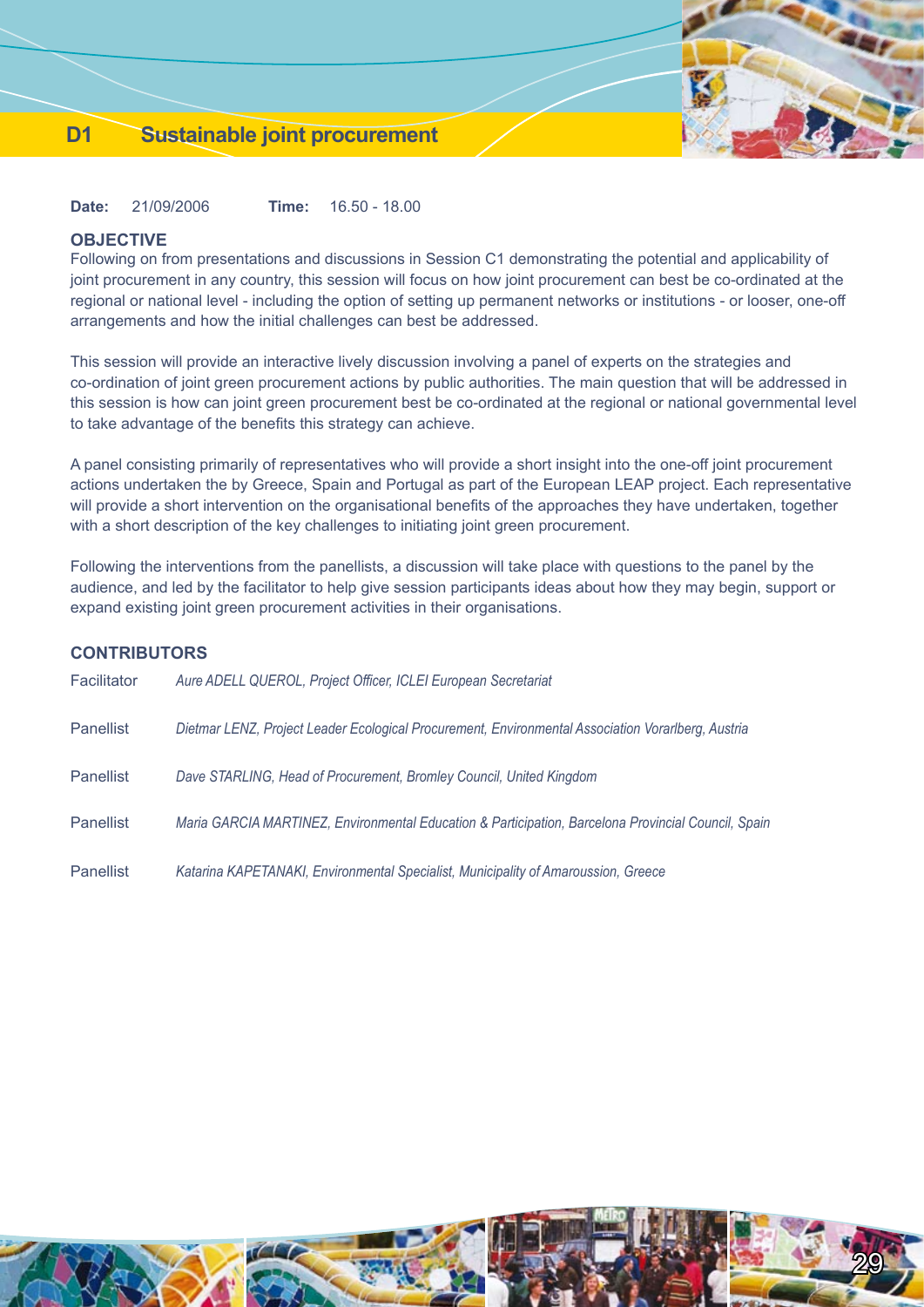## **D2 Developing & less developed countries**

**Date:** 21/09/2006 **Time:** 16.50 - 18.00

## **OBJECTIVE**

Panel discussion: The role of international organisations in spreading the concept of sustainable procurement throughout the world.

Toughening environmental legislation, national and supra-national environmental product policies and growing customer demands are focusing the attention of local, regional and national governments and companies on the environmental and broader social issues linked to products and services. However, there are a number of barriers that developing and less developed countries face when it comes to making their purchasing practices sustainable, such as:

- How to kick-start the process e.g. how to sell it internally within an organisation and set up the organisation structures required for effective implementation? •
- Insufficient technical capabilities such as person power, appropriate management structures and practical tools •
- Coordination problems as well as inadequate advocacy and monitoring efforts •

These are some of the issues that international organisations should be addressing when it comes to supporting developing and less developed nations in their sustainable procurement practices. Following on from discussions in session C2, which examine the key issues related to furthering sustainable procurement implementation in developing and less developed countries, this session will explore more concretely how international organisations such as ICLEI, UNEP and the ILO could help to further spread the concept and thereby pick up the pace of actions. International donor and governance organisations have considerable influence on the activities of the public sector in most developing countries and are thus well-placed to play an important role in encouraging the use of public procurement as a means of achieving sustainability goals - whether in terms of poverty reduction, employment generation or reducing environmental impacts.

## **CONTRIBUTORS**

| Facilitator      | Sheila Marie ENCABO, Assistant Director, National Economic and Dev. Authority, Philippines                  |
|------------------|-------------------------------------------------------------------------------------------------------------|
| <b>Panellist</b> | Isabella MARRAS, Project Officer, UNEP - DTIE                                                               |
| <b>Panellist</b> | Mandar PARASNIS, Principal Consultant, E2KM Group, India                                                    |
| <b>Panellist</b> | Rachel BIDERMAN FURRIELA, Co-ordinator, Centre for Sustainability Studies, Brazil                           |
| <b>Panellist</b> | Philip KRISTENSEN, Senior Scientific Advisor, Swiss Federal Agency for the Environment, Switzerland         |
| <b>Panellist</b> | Lee SWEPSTON, Senior Adviser on Human Rights, ILO-International Labour Organisation                         |
| <b>Panellist</b> | Tarcisio ALVAREZ-RIVERO, Economic Affairs Officer, United Nations Department of Economic and Social Affairs |

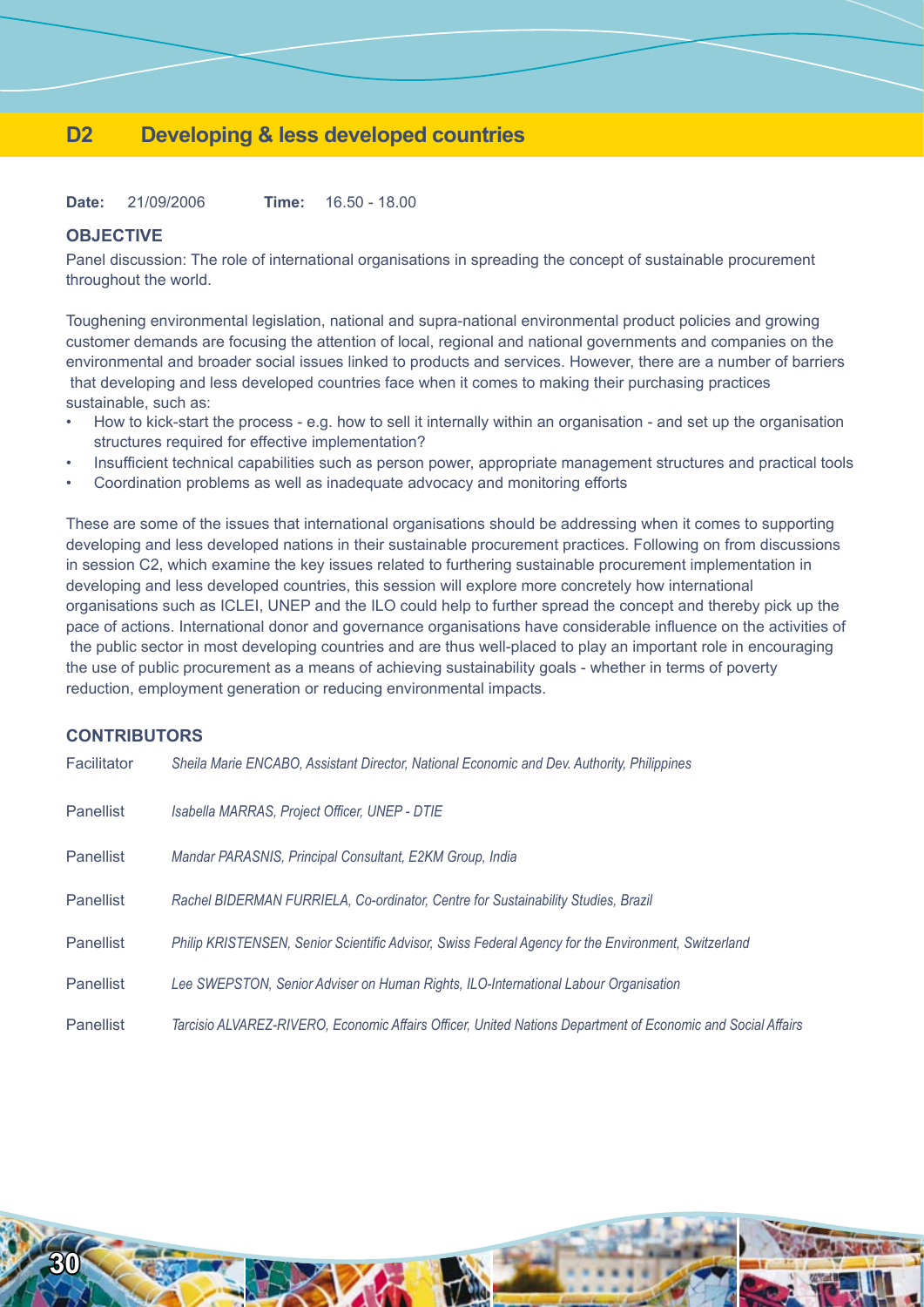

31

**Date:** 21/09/2006 **Time:** 16.50 - 18.00

## **OBJECTIVE**

Organisations are realising that they can use their purchasing power to influence their suppliers. To terminate a long-term supplier relationship due to their poor environmental performance would be undesirable and may create problems for an organisation.

Sustainable procurement can allow an organisation to offset financial and environmental risk, rather than inherit it from their suppliers. Alternatively, organisations may want to involve their suppliers at the product design stage or develop a network to pre-qualify suppliers that have responsible environmental management. Assessments and benchmarking can also aid an organisation with the process.

This session will present one of the tools developed in the European LEAP project which provides guidance on establishing a dialogue between (public) purchasers and suppliers. Participants in the session will be informed about the benefits this tool has, in general, for purchasing products and services, and how it can be used in the specific case of ICT products. The latter will be provided by local government purchasers which will then lead on to two presentations from supplier companies, providing participants with both perspectives.

## **CONTRIBUTORS**

| Facilitator         | Christopher BROWNE, Procurement Strategy Manager, Environment Agency for England and Wales, United<br>Kingdom                                                                                                                                                                                                                                                                                                                                                           |
|---------------------|-------------------------------------------------------------------------------------------------------------------------------------------------------------------------------------------------------------------------------------------------------------------------------------------------------------------------------------------------------------------------------------------------------------------------------------------------------------------------|
| Presentation        | Nicole FLETCHER, Acting Sustainable Procurement Manager, London Borough of Camden, United Kingdom                                                                                                                                                                                                                                                                                                                                                                       |
| Presentation        | Mark BREWER, Head of Corporate Procurement, London Borough of Sutton, United Kingdom                                                                                                                                                                                                                                                                                                                                                                                    |
|                     | London Boroughs working together towards sustainable procurement<br>Many tools to overcome barriers to sustainable procurement have been developed, but Local Authorities are not<br>making good use of them. A coordinated and cooperative approach is required. The LCE project is actively<br>working to undertake this coordinated approach with London Borough councils, whilst actively involving industry to<br>move forward the sustainable procurement agenda. |
| <b>Presentation</b> | Hans WENDSCHLAG, Environmental Strategies - Europe, Hewlett-Packard, Sweden                                                                                                                                                                                                                                                                                                                                                                                             |
|                     | TED, the Eco Declaration - a worldwide standard that delivers environmental information for ICT & CE<br>products                                                                                                                                                                                                                                                                                                                                                        |
|                     | The international ECMA-370 standard is a 100% harmonization between the Nordic IT Eco Declaration and the<br>ECMA TR/70 standard which were established 1996 and 1997 respecively. It is the ICT & CE industry response<br>to the growing demand for objective, comparable product-related environmental attributes, mainly expressed in<br>public procurement tenders.                                                                                                 |
| Presentation        | Kiyoto FURUTA, Deputy Senior General Manager, CANON Inc., Japan                                                                                                                                                                                                                                                                                                                                                                                                         |
|                     | Standardisation activities for green procurement: survey in the Japanese electric & electronic industry<br>To introduce standardisation activities to encourage the promotion of green supply-chain which are carried out by                                                                                                                                                                                                                                            |

electrical and electronic industry in Japan.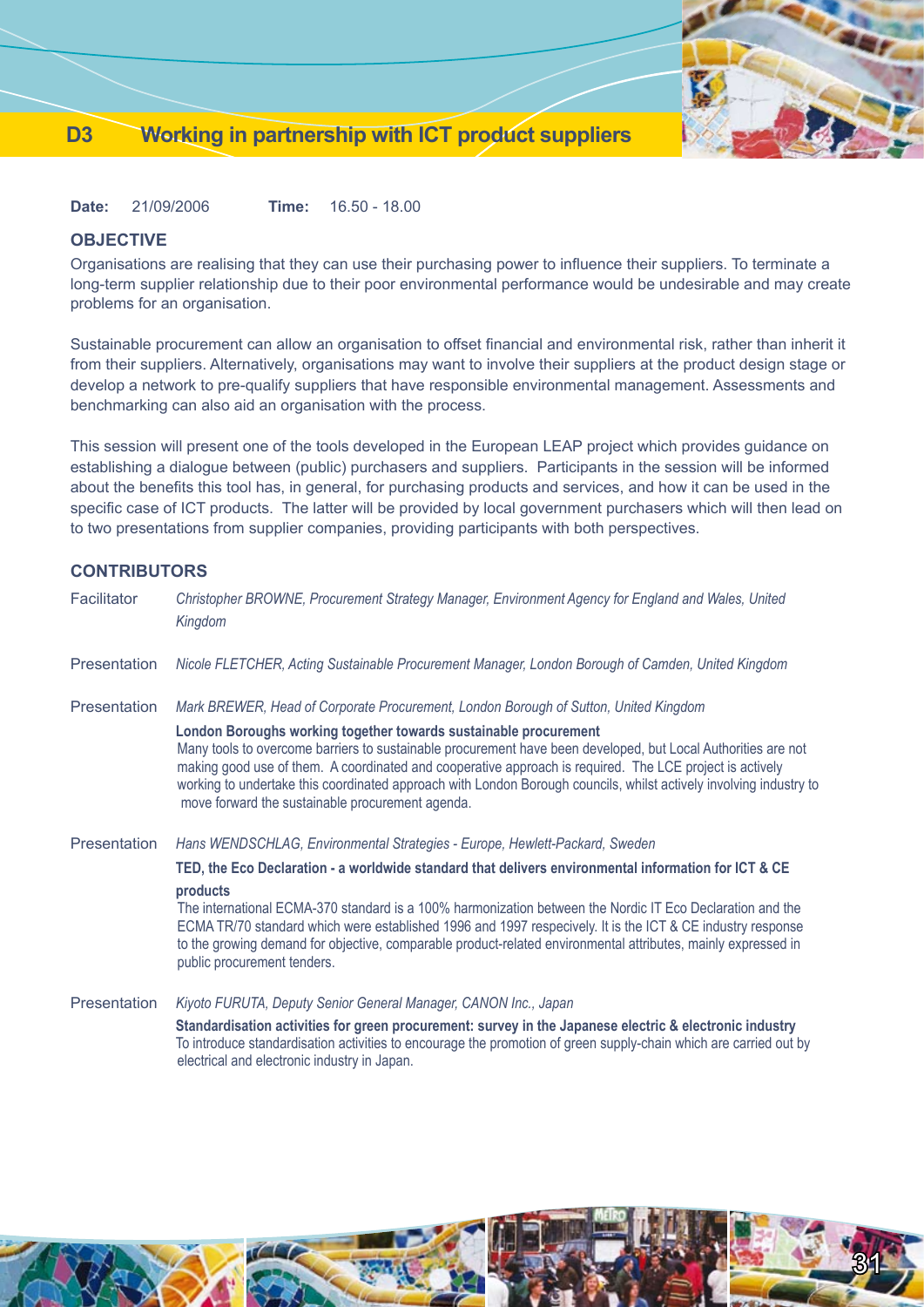## **D4 Japanese business service industries**

**Date:** 21/09/2006 **Time:** 16.50 - 18.00

#### **OBJECTIVE**

In order to realise sustainable development, businesses need to drive the development of environmentally friendly goods and services. In Japan - the world's 2<sup>nd</sup> biggest economy - stakeholders have been increasingly interested in developing green markets and particularly in green purchasing. Large purchasers, such as local governments and major companies, have been moving towards implementing green purchasing for over 10 years and in 2000 The Green Purchasing Law was enacted by the central government. In response to these movements many companies are accelerating eco-design and development of eco-products. Agenda 21 places green purchasing as an effective tool to shift towards not only reduction of environmental load but also sustainable consumption and production.

The session will present some of the most unique green purchasing initiatives in the Japanese service industries and aim to inspire those working in the public sector on how green markets in their home countries could be effectively developed and promoted.

#### **CONTRIBUTORS**

**32**

Facilitator *Ning YU, Chair, GEN-Global Ecolabelling Network*

Presentation *Hiromu TAKAGISHI, Planning & Development Manager, Tsuruga Shinkin Bank, Japan*

**How financial products and services help improve the awareness for the environment** Tsuruga Shinkin Bank, the winner of this year's Environment Minister's Award by Japan GPN, provides customers with environmentally friendly financial products such as an "eco-friendly time deposit" and a "recycle time deposit" which offer additional interest when waste discarded by the local government decreases and recyclable waste increases. The bank's initiative has contributed to reduced waste and higher environmental awareness among residents in Tsuruga City.

Presentation *Shoji MORINO, Purchasing Department, Osaka Gas Co. Ltd, Japan*

#### **Promoting green purchasing from the perspective of an energy supplier**

Osaka Gas is a local gas supplier in Kansai region and has developed various environmental programmes, for which the company was given the Good Practice Award by Japan GPN this year. The company has set itself a target to achieve 100% level of green purchasing by 2010. The company also promotes the use of natural gas and energy-saving systems and devices, such as the natural gas cogeneration system and the natural gas powered vehicles as well as the household appliance. The company was appointed this year as one of the model businesses of Eco Action 21 – a new government initiative to promote EMS among SMEs.

#### Presentation *Seiichi UEYAMA, General Manager, ÆON Co Ltd, Japan*

#### **Dialogue between corporation and society**

ÆON, Japan's largest retail group, started its green purchasing programme in 1996 and has developed its own purchasing guidelines for sales materials, construction materials and services. The company has successfully implemented an effective green purchasing programme and been able to produce results by centralising and systematising the purchasing for all its stores and business. In 2005 the company received the GPN's Ministry of Economy, Trade and Industry Grand Prix award for establishing its own brand with a range of products with environmental considerations to promote a green market.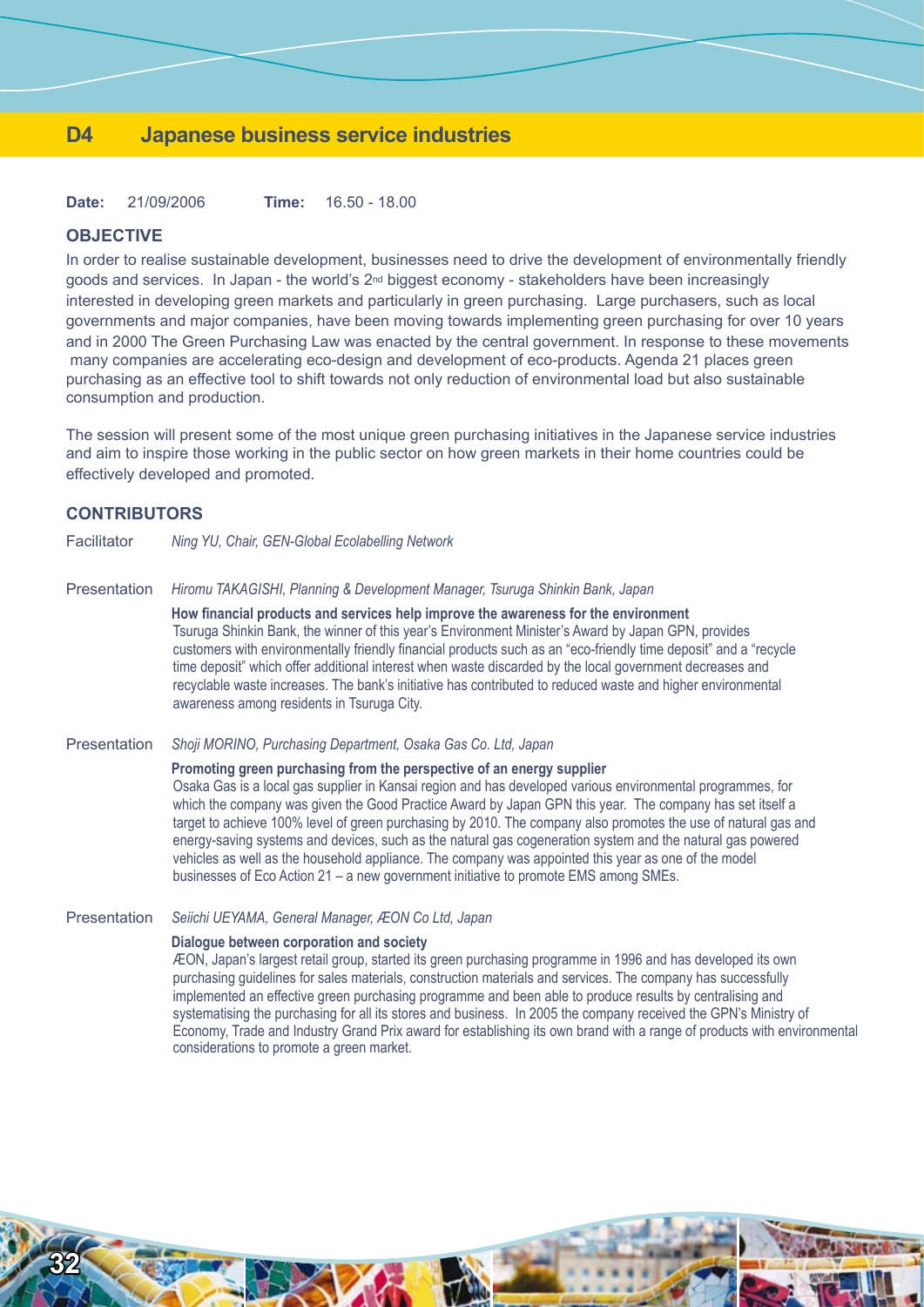## **E1 Greening events**

**Date:** 22/09/2006 **Time:** 9.00 - 10.00

#### **OBJECTIVE**

The term "greening events" is used for branding event organisation activities that address social, health and economic concerns. It has become the expression to describe a bundle of activities, such as: conserving or responsible utilisation of environmental resources, applying sustainable procurement and sustainability management principles, and "offsetting" the carbon impact of travelling through payments to C0<sub>2</sub> emission reduction projects, otherwise known as carbon mitigation. An event can be considered "green" if it is designed, organised and staged in accordance with sustainability principles, with a special focus on environmental, health and social concerns.

Procurement is one among several issues or strategies that can be used in the preparation and hosting of a green event. However, the importance of making procurement practices sustainable within the events industry - be it exhibitions, meetings or conferences - should not be underestimated. Moreover, "greening" the event industry can also serve to trigger or expand sustainable purchasing practices into the public and private sector and encourage more sustainable consumption and production patterns.

This session will present the approaches used to organise several green events in the cities of Barcelona and Cape Town. Information on the results achieved as well as first hand insight (from the organisers) of the barriers faced and how these were overcome will also be explained. The session will serve to provide participants with a detailed practical overview on how the complex goal of greening an event can be achieved.

## **CONTRIBUTORS**

Facilitator *Ryan SANDERS, IT Coordinator, ICLEI World Secretariat*

Presentation *Marta RUBIO BLANCO, Prevention and Environment, Autonomous University of Barcelona, Spain*

#### **Sustainable events in Barcelona**

The presentation will describe the framework used by the Universitat Autònoma de Barcelona for designing green events, including three practical examples: Forum Barcelona 2004, La Feria de Abril and the Barcelona Agenda 21 Convention. The presentation will also highlight the main environmental criteria and monitoring techniques used to ensure that environmental best practices were achieved.

Presentation *Helena BARRACÓ NOGUÉS, External Relations/ Green office program, Barcelona City Council, Spain*

#### **Greening EcoProcura 2006**

The presentation will give an overview of the efforts made by the conference organisers for making the event as green as possible: the criteria used, the actors involved, the main difficulties and the main achievements.

Presentation *Grace STEAD, LA 21 Coordinator, City of Cape Town, South Africa*

#### **Sustainable procurement as part of greening the ICLEI 2006 World Congress**

The ICLEI World Congress 2006 was one of the first international conferences to address event greening in a comprehensive way through a variety of interventions. The presentation will showcase the lessons learnt by the City of Cape Town and demonstrate the importance of eco-procurement within the events industry (meetings, conferences, exhibitions).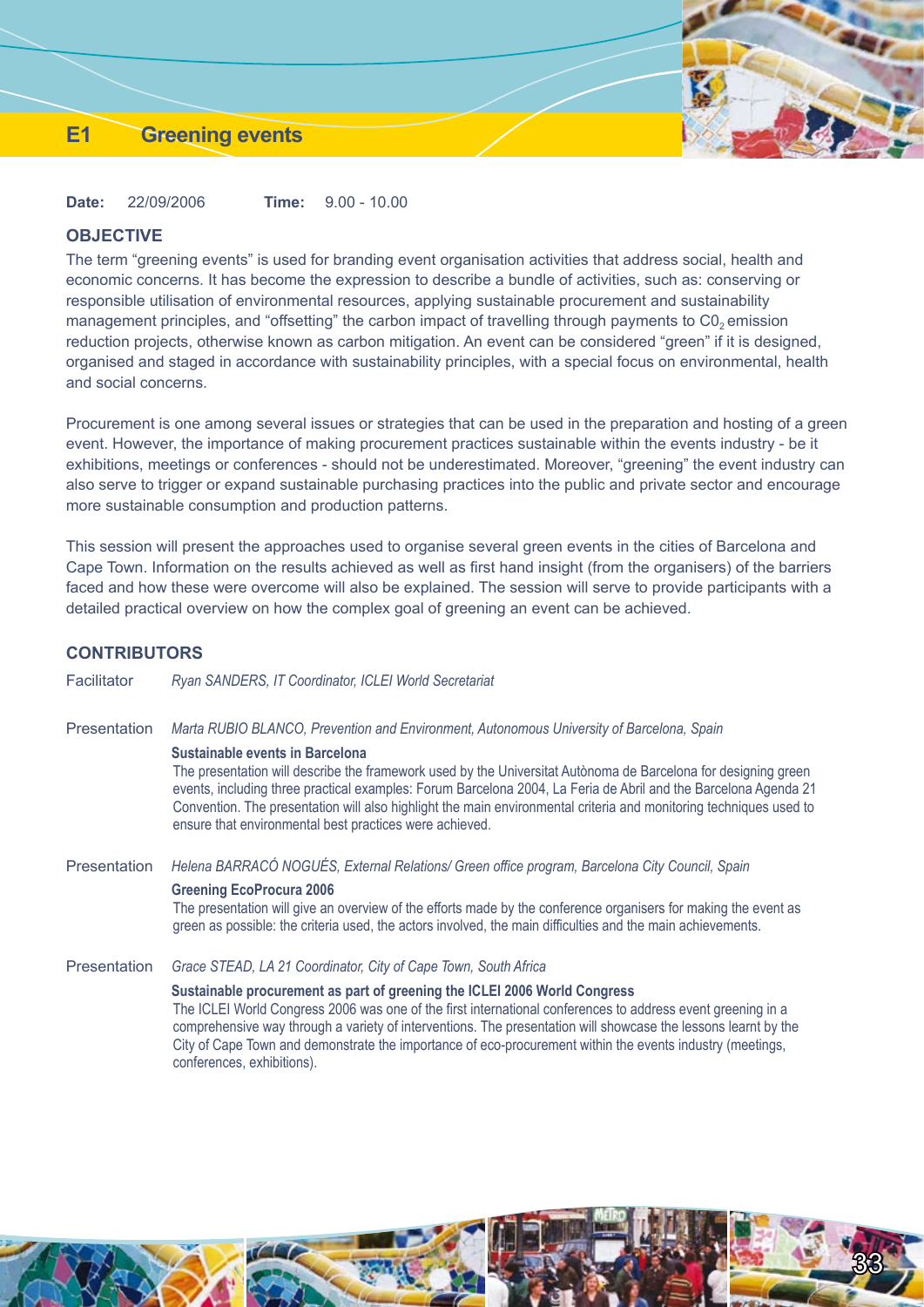## **E2 Mainstreaming sustainable procurement in Europe**

**Date:** 22/09/2006 **Time:** 9.00 - 10.00

#### **OBJECTIVE**

How can the European Procura<sup>+</sup> Campaign assist public authorities with their sustainable procurement activities?

Procura+, ICLEI's Sustainable Procurement Campaign was launched in 2004, and is open to any European public authority to join. The Campaign aims to mainstream the implementation of sustainable procurement across Europe, utilising the enormous power of public procurement to send a strong, consistent message to the market to improve the supply of sustainable products and services.

The Campaign provides participants with a tested and easy-to-use implementation model for carrying out sustainable procurement in a public administration and simple but ambitious purchasing criteria for six product groups (electricity, food, IT products, cleaning products and services, buses and construction) for any European public authority to follow. The Campaign also provides a forum for participants to present their activities with sustainable procurement to a wide European audience, and learn directly from experiences of others.

This session will provide participants with an overview of the Procura<sup>+</sup> approach and to present two practical experiences from Spain and Switzerland, to provide an insight into how this framework can support public bodies, especially local governments, in their sustainable procurement activities.

## **CONTRIBUTORS**

| Facilitator  | Michael DAMM, Head of Environmental Department, Kolding Kommune, Denmark                                                                                                                                                                                                                                                                                                                              |
|--------------|-------------------------------------------------------------------------------------------------------------------------------------------------------------------------------------------------------------------------------------------------------------------------------------------------------------------------------------------------------------------------------------------------------|
| Introduction | Mark HIDSON, Director - Sustainable Procurement, ICLEI European Secretariat                                                                                                                                                                                                                                                                                                                           |
| Presentation | Josep MONTES CARRETERO, Chief of the Urban Ecology Department, Badalona City Council, Spain<br>Badalona's experience in green procurement through implementing the Procura <sup>+</sup> approach<br>The City of Badalona recently began using the Procura <sup>+</sup> approach to promote the issue of sustainable procurement<br>in their administration and kick-start the path to implementation. |
| Presentation | Beat VON FELTEN, Project Manager, Health and Environment, City of Zürich, Switzerland<br>The Procura <sup>+</sup> Campaign - benefiting from being part of a European movement<br>The City of Zürich was one of the founding members of the Procura <sup>+</sup> Campaign and has for a long time been part<br>of ICLEI's European Network on promoting the concept of sustainable procurement.       |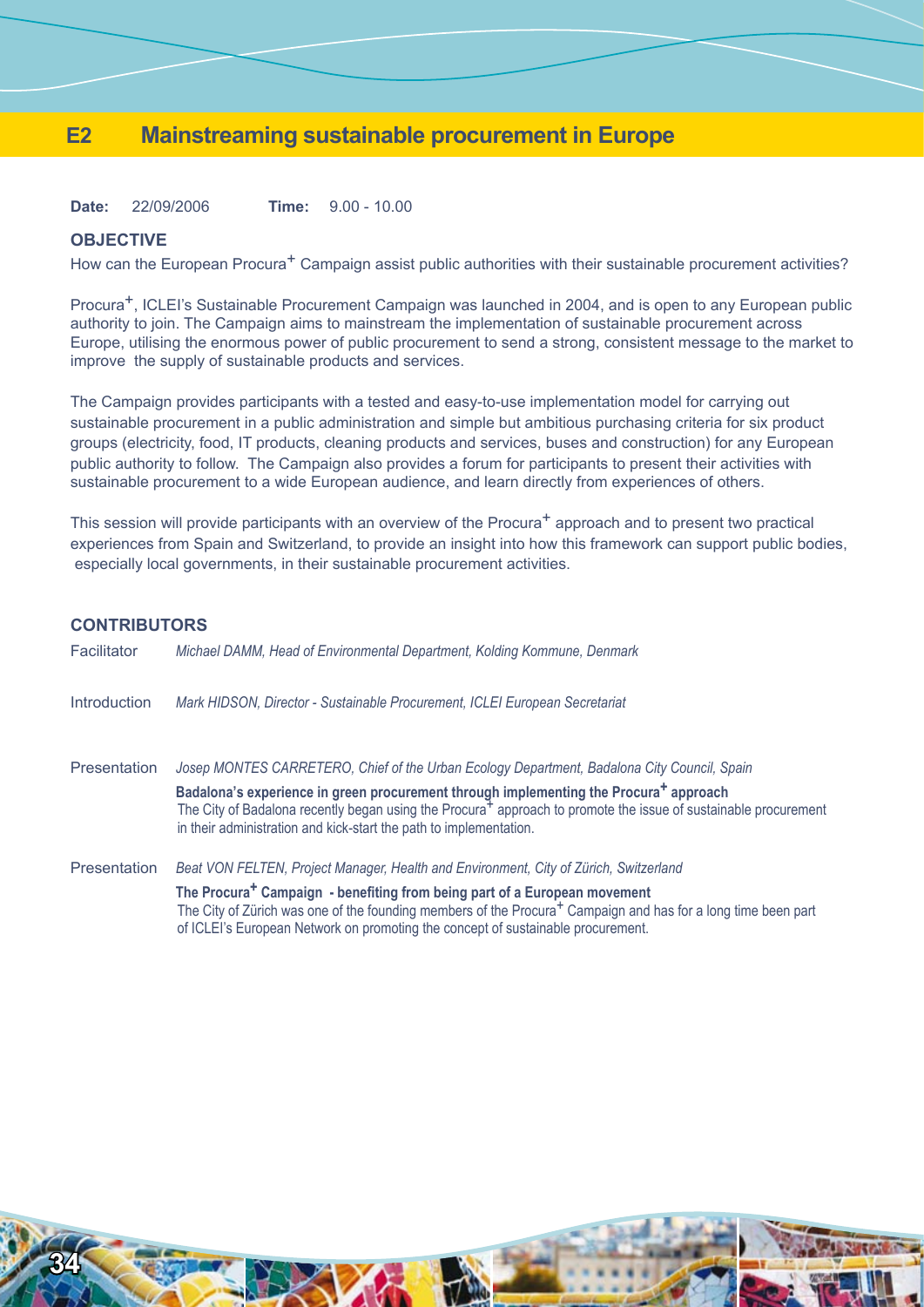

35

**Date:** 22/09/2006 **Time:** 9.00 - 10.00

## **OBJECTIVE**

In order to realise sustainable development, businesses need to drive the development of environmentally friendly goods and services. In Korea, the Green Procurement Law was enacted in 2005 and the Korean Eco-Products Institute was established by the government. In Japan - the world's 2nd largest economy - stakeholders have been increasingly interested in developing green markets and particularly in green purchasing. Large purchasers, such as local governments and major companies, have been moving towards implementing green purchasing for over 10 years, and in 2000 the Green Purchasing Law was enacted. In response to these movements many manufacturers in both countries are accelerating eco-design and development of eco-products. Agenda 21 places green purchasing as an effective tool to shift towards not only reduction of environmental load but also sustainable consumption and production.

The session will present some of the most unique green purchasing initiatives in the Japanese and Korean manufacturing industries and aim to inspire those working in the public sector on how green markets in their home countries could be effectively developed and promoted.

## **CONTRIBUTORS**

| Facilitator         | Hans WENDSCHLAG, Environmental Strategies - Europe, Hewlett-Packard, Sweden                                                                                                                                                                                                                                                                                                                                                                                                               |
|---------------------|-------------------------------------------------------------------------------------------------------------------------------------------------------------------------------------------------------------------------------------------------------------------------------------------------------------------------------------------------------------------------------------------------------------------------------------------------------------------------------------------|
| <b>Presentation</b> | Naoki ARAI, Deputy CMO for Environment and Energy, Teijin Ltd., Japan                                                                                                                                                                                                                                                                                                                                                                                                                     |
|                     | <b>Teijin Sustainable Environment Technology</b><br>Teijin is arguably the most innovative fibre manufacture in Japan and the presentation will explain how the<br>company conduct the environment-related business for the move towards sustainable society. The presentation<br>will include some case studies to demonstrate how the company's latest technology for recycling PET materials,<br>fibres, films, resins and PLA, has been applied and their business model implemented. |
| <b>Presentation</b> | Tetsuji KAWAKAMI, Manager, Matsushita Electric Industrial Co. Ltd., Japan                                                                                                                                                                                                                                                                                                                                                                                                                 |
|                     | Challenges and measures for the development of green markets: electric appliances manufacturer's view<br>The presentation will explain the company's stance towards environmental issues. It will demonstrate how<br>products, such as refrigerators, heated toilet seats, air-conditioners, which consume less energy are developed at<br>Panasonic and explain challenges and measures that the company believe should be taken to develop and<br>promote green markets.                |
| <b>Presentation</b> | Tae Eok KIM, Item Registration Manager, POSCO, Republic of Korea                                                                                                                                                                                                                                                                                                                                                                                                                          |
|                     | Voluntary agreement with industries for green purchasing<br>Green purchasing is one of the most important activities which purchasing departments in an organisation can do<br>for sustainability. In order to carry out such an important activity more systematically, POSCO has performed<br>several actions which will be presented along with the company's future plans.                                                                                                            |